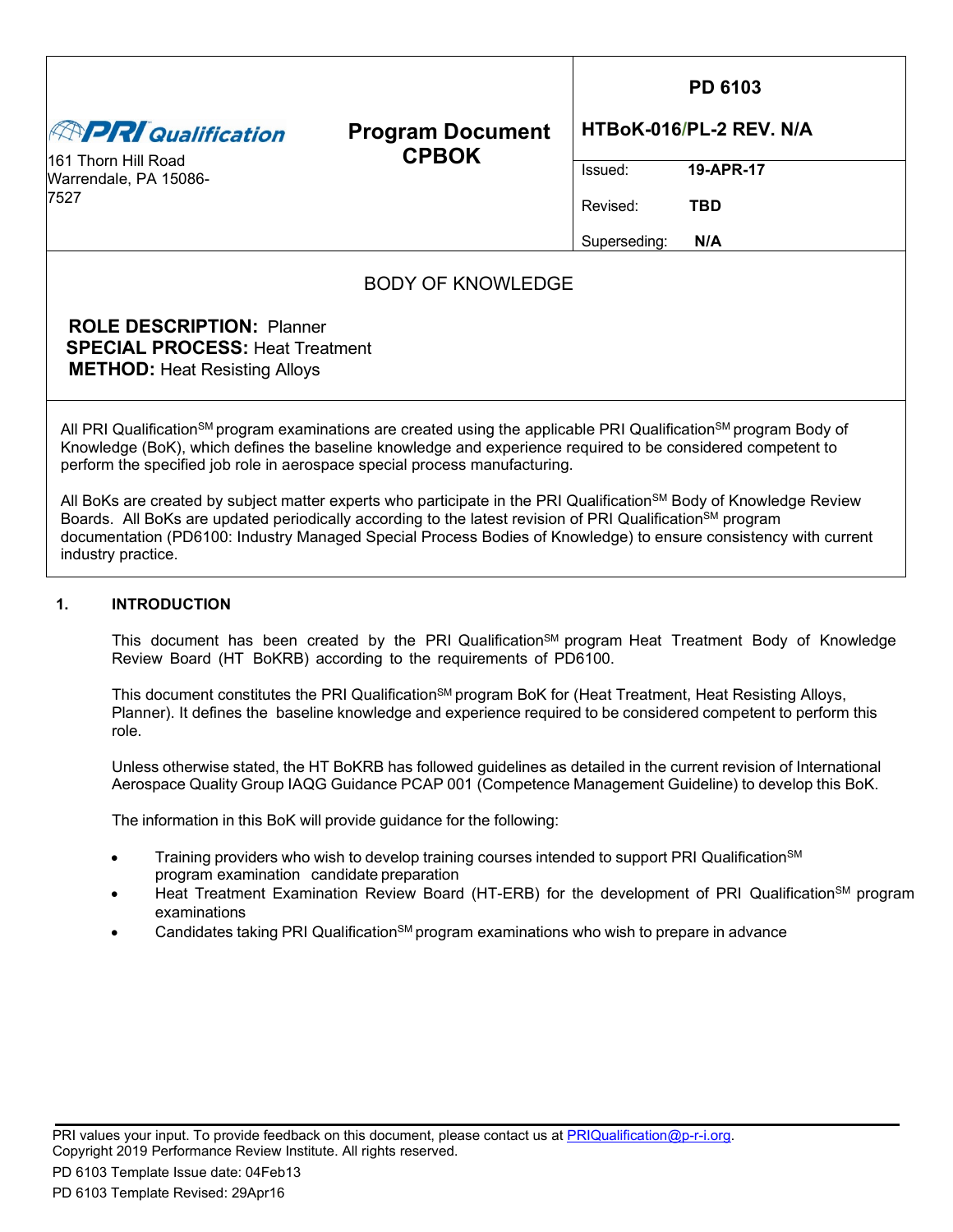#### **2. REFERENCES**

PRI Qualification<sup>SM</sup> program documents:

| PD6000 | Governance & Administration of PRI Qualification <sup>SM</sup> Program |
|--------|------------------------------------------------------------------------|
| PD6100 | Industry Managed Special Process Bodies of Knowledge                   |
| PD6200 | Industry Managed Special Process Examinations System                   |

IAQG documents:

IAQG Guidance PCAP 001 Competence Management Guideline

#### **3. DEFINITIONS**

#### **Definitions described within are specific to the Special Process BoK. For program-specific definitions, please refer to either the PD 6000 or the PRI QualificationSM Dictionary.**

BODY OF KNOWLEDGE (BoK): Baseline knowledge and experience required to be considered competent for a target position.

GENERAL EXAMINATION: The General Examination is designed to ascertain the candidate's general knowledge required for a particular job, role or activity. All of the questions will be derived from the corresponding BoK.

EXPERIENCE: The accumulation of knowledge or skill that results from direct participation in events or activities over a period of time.

KNOWLEDGE: Information / understanding acquired over a period of time. Information acquired through study and retained over that period of time (education, training, experience etc.) The combination of data and information, to which is added expert opinion, skills and experience, to result in a valuable asset which can be used to aid decision making and problem solving.

LEVEL: A class or division of a group based on education, training and experience. There are 3 levels: Operator/Technician, Planner and Owner. Please refer to the current revision of PD 6000 for definition of these levels.

METHOD: A well-defined division of a SPECIAL PROCESS widely recognized by industry. A specific area of a special process for example anodizing within Chemical Processing

NON-SPECIAL PROCESS RELATED REQUIREMENTS: Miscellaneous requirements such as Health and Safety, Environmental, etc.

PERSONAL ATTRIBUTES: A quality or characteristic expected and required for a particular job, role or activity.

PRACTICAL EXAMINATION: The Practical Examination shall consist of a demonstration of proficiency in performing tasks that are typical of those to be accomplished in the performance of the candidate's duties. The examination content is derived from the corresponding BoK.

SKILL: Ability to perform a particular task. The quality of being able to do something that is acquired or developed through training or experience.

SPECIFIC EXAMINATION: The Specific Examination shall cover requirements and use of the specifications, codes, equipment, operating procedures and test techniques the candidate may use in the performance of his/her duties with the employer. Examination content will be derived from the corresponding BoK where applicable.

WEIGHTING: The "weighting" of each line item, using a scale of 1, 3, 7, 10, (1 being least important; 10 being most important) indicates the relative importance of that aspect of the BoK and will determine the likelihood and frequency of a question on that topic appearing in the examination.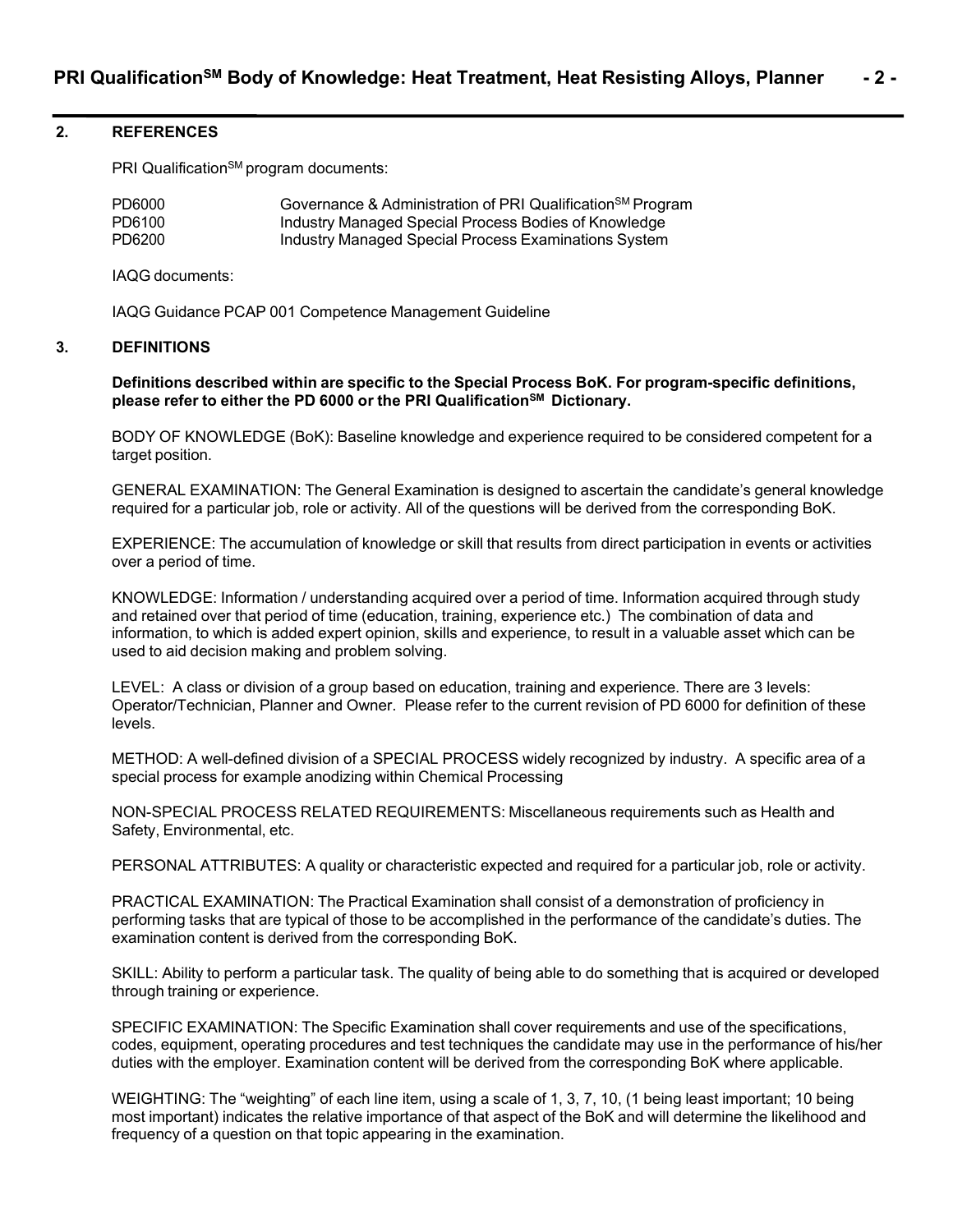#### **4. GUIDANCE TO EXAMINATION CANDIDATES**

All PRI Qualification<sup>SM</sup> examination candidates are recommended to read all documents referenced in section 2 of this document.

As stated in PRI Qualification<sup>SM</sup> document PD6200, every exam question shall relate directly to and be derived from the information as detailed in the current revision of the BoK.

Re-assessment of candidates to this BoK is required every **5 years**, unless otherwise specified.

Candidates are therefore advised to ensure familiarity with all aspects of the BoK as detailed in Table 1. This can be done through:

- Self-study
- Completion of internal training
- Completion of external training (a list of Approved Training Providers can be found at [https://p-r-i.org/\)](https://p-r-i.org/)

Records of all qualified personnel shall be maintained and include:

- Date of Qualification
- Results of Written Exam
- Results of Practical Exam (if applicable)
- Summary of Experience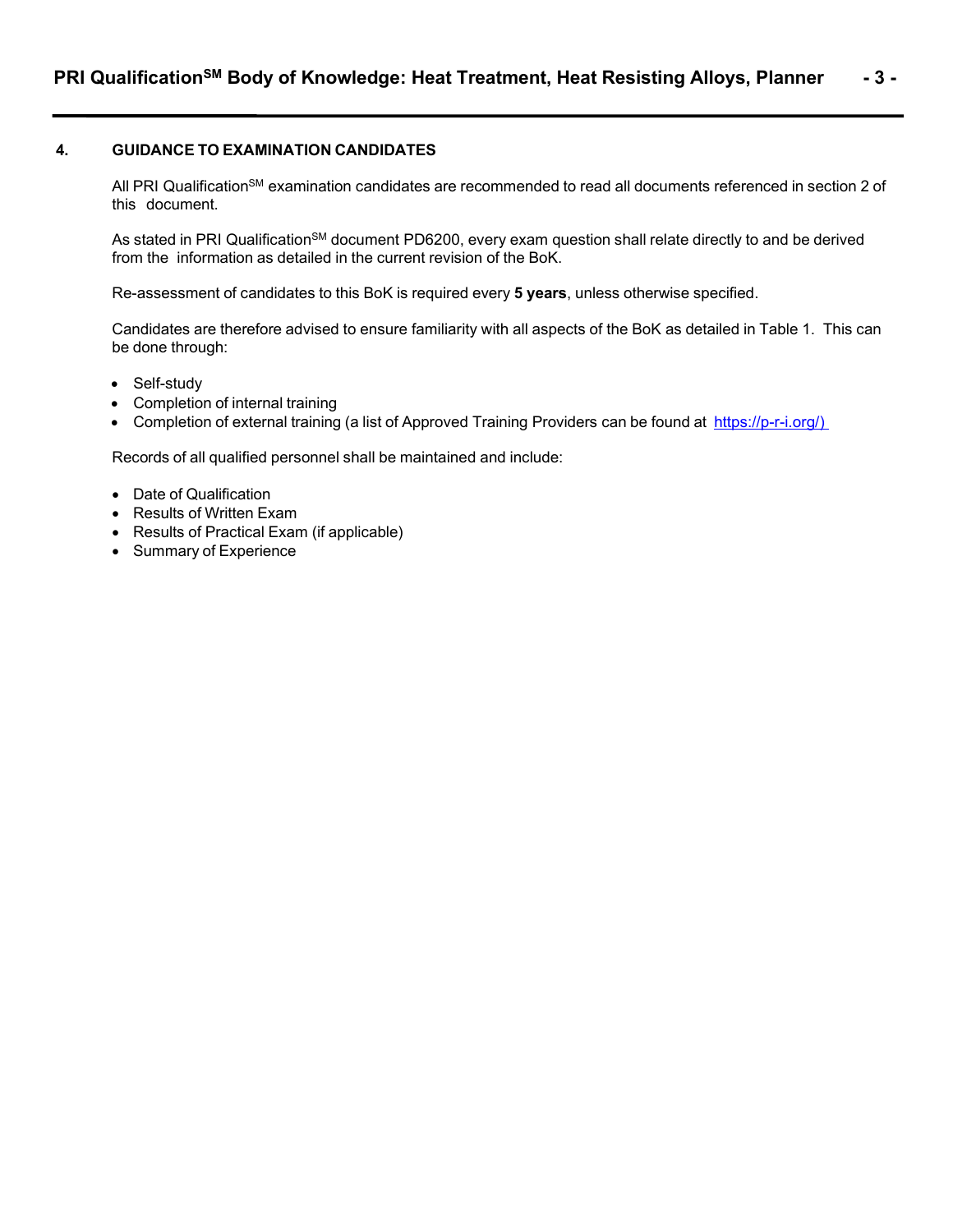### **5. LEVELS**

|                                                                     | Level                                                                                                                                                                                                                                    |                                                                                                                                                                                                           |                                                                                                                                                                                                                                                                                                                                                                                                                                     |  |  |  |  |  |
|---------------------------------------------------------------------|------------------------------------------------------------------------------------------------------------------------------------------------------------------------------------------------------------------------------------------|-----------------------------------------------------------------------------------------------------------------------------------------------------------------------------------------------------------|-------------------------------------------------------------------------------------------------------------------------------------------------------------------------------------------------------------------------------------------------------------------------------------------------------------------------------------------------------------------------------------------------------------------------------------|--|--|--|--|--|
| <b>Descriptors</b>                                                  | <b>Operator</b><br>(OP)/Technician(T)                                                                                                                                                                                                    | <b>Planner (PL)</b>                                                                                                                                                                                       | Owner (OW)                                                                                                                                                                                                                                                                                                                                                                                                                          |  |  |  |  |  |
|                                                                     | For descriptions, please<br>refer to current version<br>of PD6000                                                                                                                                                                        | For descriptions, please<br>refer to current version of<br><b>PD6000</b>                                                                                                                                  | For descriptions, please<br>refer to current version of<br><b>PD6000</b>                                                                                                                                                                                                                                                                                                                                                            |  |  |  |  |  |
| <b>Heat Treat Specific</b><br><b>Criteria</b>                       | N/A                                                                                                                                                                                                                                      | N/A                                                                                                                                                                                                       | N/A                                                                                                                                                                                                                                                                                                                                                                                                                                 |  |  |  |  |  |
| <b>Technical</b><br>Knowledge                                       | Basic knowledge of the<br>special process, its main<br>processes, methods and<br>tools.                                                                                                                                                  | Good level of knowledge in all<br>aspects of the special process,<br>all its processes, methods and<br>tools.<br>Ability to coach others on<br>contents and methods in the<br>context of their workplace. | High or extensive knowledge in<br>all aspects of the special<br>process, all its processes,<br>methods and tools to assess and<br>validate improvements.<br>Able to contribute to set<br>externally recognized standards.<br>Ability to define contents and<br>methods for using knowledge<br>effectively in influencing and<br>developing international<br>processes. Ability to influence<br>the process with one's<br>knowledge. |  |  |  |  |  |
| <b>Experience</b>                                                   | Sufficient experience to deal<br>with recurrent activity.                                                                                                                                                                                | Has enough experience to deal<br>with unforeseen issues.                                                                                                                                                  | Wide proven experience of the<br>subject. Is recognized specialist<br>within the special process.                                                                                                                                                                                                                                                                                                                                   |  |  |  |  |  |
| <b>Personal Attributes</b>                                          | Takes into consideration behavioral characteristics such as but not limited to: team working,<br>communication, direction and purpose, innovation and problem solving, mutual trust and respect,<br>confidentiality and trustworthiness. |                                                                                                                                                                                                           |                                                                                                                                                                                                                                                                                                                                                                                                                                     |  |  |  |  |  |
| <b>Skills</b>                                                       | Knowledge                                                                                                                                                                                                                                | Describes the activities necessary to perform each level of job function to comply with the Body of                                                                                                       |                                                                                                                                                                                                                                                                                                                                                                                                                                     |  |  |  |  |  |
| <b>Non-Special</b><br><b>Process Related</b><br><b>Requirements</b> | Health & Safety, Environmental, Quality System Requirements.                                                                                                                                                                             |                                                                                                                                                                                                           |                                                                                                                                                                                                                                                                                                                                                                                                                                     |  |  |  |  |  |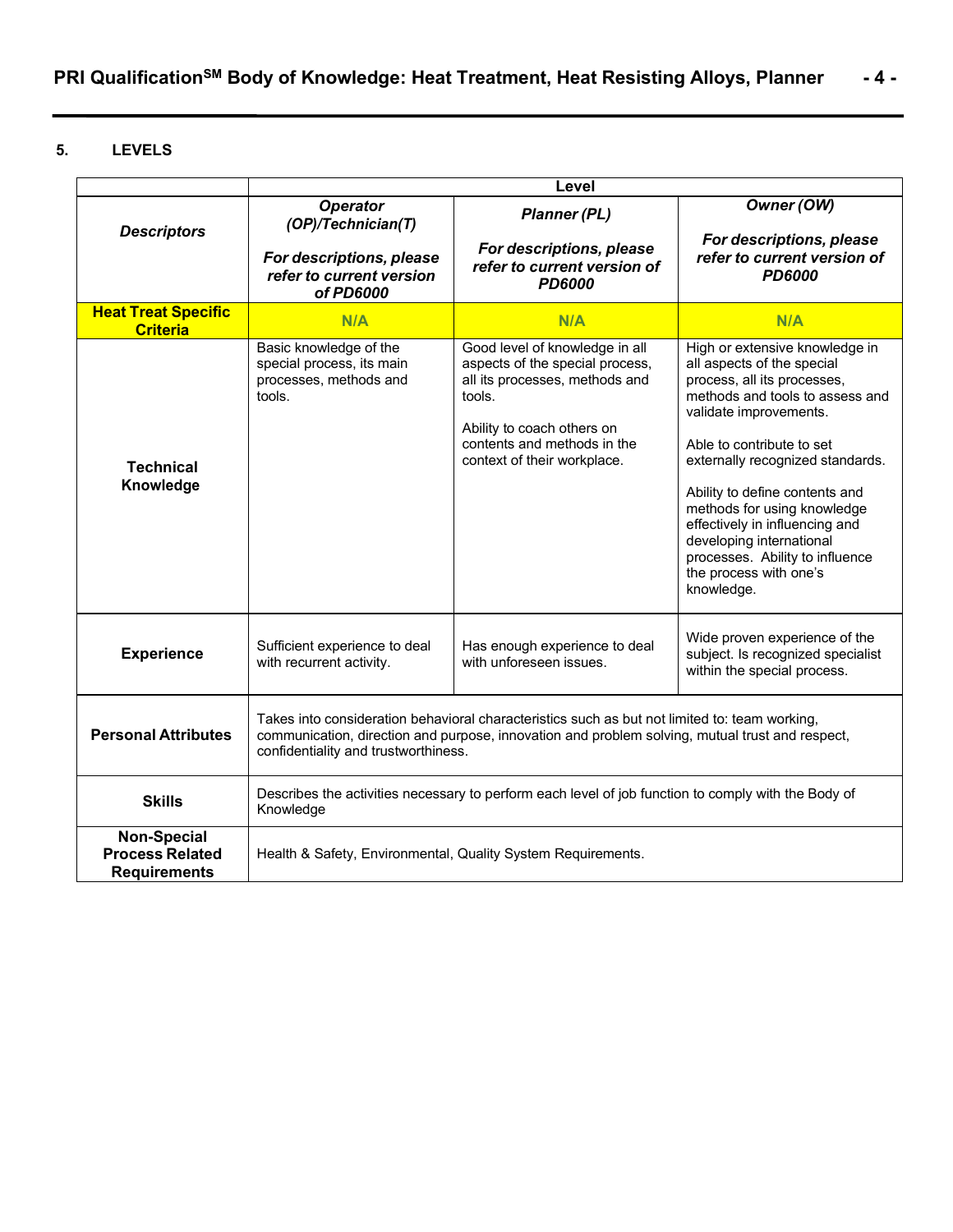#### **6. TABLE 1**

**ROLE DESCRIPTION:** Planner **SPECIAL PROCESS:** Heat Treatment **METHOD:** Heat Resisting Alloys **REFERENCE GUIDELINES:** *Addendum 1 is a list of the International Standards and Reference Documents applicable to heat resisting alloy heat treating processes.*

| Row#                    | <b>COMPETENCE</b>                                                                                                                                                                                                                                                                                                                                                                                                                       | Weight<br>(1,3,7,10) | Exam Type<br>Written/<br>Practical | <b>Reference</b><br><b>Guidelines</b>       |
|-------------------------|-----------------------------------------------------------------------------------------------------------------------------------------------------------------------------------------------------------------------------------------------------------------------------------------------------------------------------------------------------------------------------------------------------------------------------------------|----------------------|------------------------------------|---------------------------------------------|
|                         | <b>KNOWLEDGE:</b>                                                                                                                                                                                                                                                                                                                                                                                                                       |                      |                                    |                                             |
| 1                       | The basic knowledge of the special processes, methods and tools<br><b>General Quality Systems Knowledge:</b>                                                                                                                                                                                                                                                                                                                            |                      |                                    |                                             |
| $\overline{2}$          | Knowledge and understanding of Aerospace Quality Systems and compliance.                                                                                                                                                                                                                                                                                                                                                                | $\overline{7}$       | <b>GEN</b>                         | AS9100,                                     |
|                         |                                                                                                                                                                                                                                                                                                                                                                                                                                         |                      |                                    | AC7102 3.0,<br>AC7102/8 8.0                 |
| $\overline{\mathbf{3}}$ | Full and complete understanding of company practices for content of internal work instructions as<br>well as interpretation of industry standards (see Addendum -1 of this document)                                                                                                                                                                                                                                                    | $\overline{7}$       | <b>GEN</b>                         | AS9100, AC7102,<br>AC7102/8                 |
| 4                       | Knowledge and understanding of how non-conformance is controlled using tools such as Root<br><b>Cause Corrective Action</b>                                                                                                                                                                                                                                                                                                             | $\overline{7}$       | <b>GEN</b>                         | AS9100 8.2, 8.3,<br>8.5.<br>AC7102 3.3, 3.4 |
| 5                       | Knowledge and understanding of safety compliance requirements as applicable.                                                                                                                                                                                                                                                                                                                                                            | 10                   | <b>GEN</b>                         | AS9100, AMS2769                             |
| $\bf 6$                 | Knowledge and understanding of traceability of calibration to NIST or equivalent agencies.                                                                                                                                                                                                                                                                                                                                              | $\overline{7}$       | <b>GEN</b>                         | AS9100 7.6,<br>AC7102/8 2.1.2               |
| $\overline{7}$          | Knowledge and understanding that contracts and incoming purchase orders must be reviewed<br>and flowed down internally and to subcontractors                                                                                                                                                                                                                                                                                            | $\overline{7}$       | <b>GEN</b>                         | AS9100 7.2.2,<br>AC7102 3.2.1               |
| 8                       | Knowledge and understanding that there must be a procedure in place to address software<br>control, that there must be evidence to support this. In addition, software revisions must be<br>verified by first lot inspection to ensure compliance with customer requirements                                                                                                                                                            | $\overline{7}$       | <b>GEN</b>                         | AS9100 7.5.1.3,<br>7.6, AC7102 3.10         |
| 9                       | Knowledge and understanding that identification, count and quality discrepancies must be<br>resolved prior to processing of parts and that incoming customer documents remain traceable to<br>specific jobs, as applicable.                                                                                                                                                                                                             | $\overline{7}$       | <b>GEN</b>                         | AS9100 7.5.3,<br>AC7102 5.1.1,<br>5.1.2     |
| 10                      | Knowledge and understanding that the acceptance status and any test data are recorded on the<br>shop paper only after the operation for that job has been completed.                                                                                                                                                                                                                                                                    | $\overline{7}$       | <b>GEN</b>                         | AS9100 7.5.1.1,<br>AC7102 6.1.4             |
| 11                      | Knowledge and understanding that sampling plans have requirements based on specification and<br>customer requirements                                                                                                                                                                                                                                                                                                                   | $\overline{7}$       | <b>GEN</b>                         | AS9100 8.2.4,<br>AC7102 6.2                 |
| 12                      | Knowledge and understanding that current operating manuals or instructions must be available to<br>furnace operators, maintenance personnel and other personnel requiring the information.                                                                                                                                                                                                                                              | $\overline{7}$       | <b>GEN</b>                         | AS9100 4.2.3,<br>AC7102 9.1.1.1             |
| 13                      | Knowledge and understanding that all components of each furnace that can affect the<br>functionality are inspected and maintained in accordance with a documented preventative<br>maintenance schedule.                                                                                                                                                                                                                                 | $\overline{7}$       | <b>GEN</b>                         | AS9100 8.5.3,<br>AC7102 9.2.1               |
| 14                      | Knowledge and understanding that internal procedures must specify how atmospheres are to be<br>controlled and monitored to ensure conformance to requirements of specifications and customer<br>requirements.                                                                                                                                                                                                                           | $\overline{7}$       | <b>GEN</b>                         | AS9100 7.6,<br>AC7102 9.3.1                 |
| 15                      | Knowledge and understanding that flow meters be operational and appropriate for the gas and<br>flow rates used, that inspection and maintenance schedule include periodic checks of flow<br>meters, and that there should be an internal procedure to address the safety shut-off valves and<br>the emergency gas purges.                                                                                                               | $\overline{7}$       | <b>GEN</b>                         | AC7102 9.4.1,<br>9.4.2, 9.4.3               |
| 16                      | Knowledge and understanding that unless otherwise specified by the cognizant engineering or<br>quality assurance organization, the heat treatment processor shall be responsible for<br>performance of all tests and inspections specified in AMS2773 or AMS2774, as applicable. The<br>processor may use its own facilities or any commercial laboratory acceptable to the cognizant<br>engineering or quality assurance organization. | $\overline{7}$       | <b>GEN</b>                         | AMS2773,<br><b>AMS2774</b>                  |
| 17                      | Knowledge and understanding that the procuring activity reserves the right to perform any<br>surveillance, tests, or inspection of parts and to review heat treatment records and results of<br>processor's tests and inspections to verify that the heat treatment conformed to specified<br>requirements.                                                                                                                             | $\overline{7}$       | <b>GEN</b>                         | AMS2773,<br><b>AMS2774</b>                  |
| 18                      | Knowledge and understanding that records shall be kept available to purchaser for not less than<br>5 years after heat treatment. The records shall contain all data necessary to verify conformance<br>to requirements of this specification.                                                                                                                                                                                           | $\overline{7}$       | <b>GEN</b>                         | AMS2773,<br><b>AMS2774</b>                  |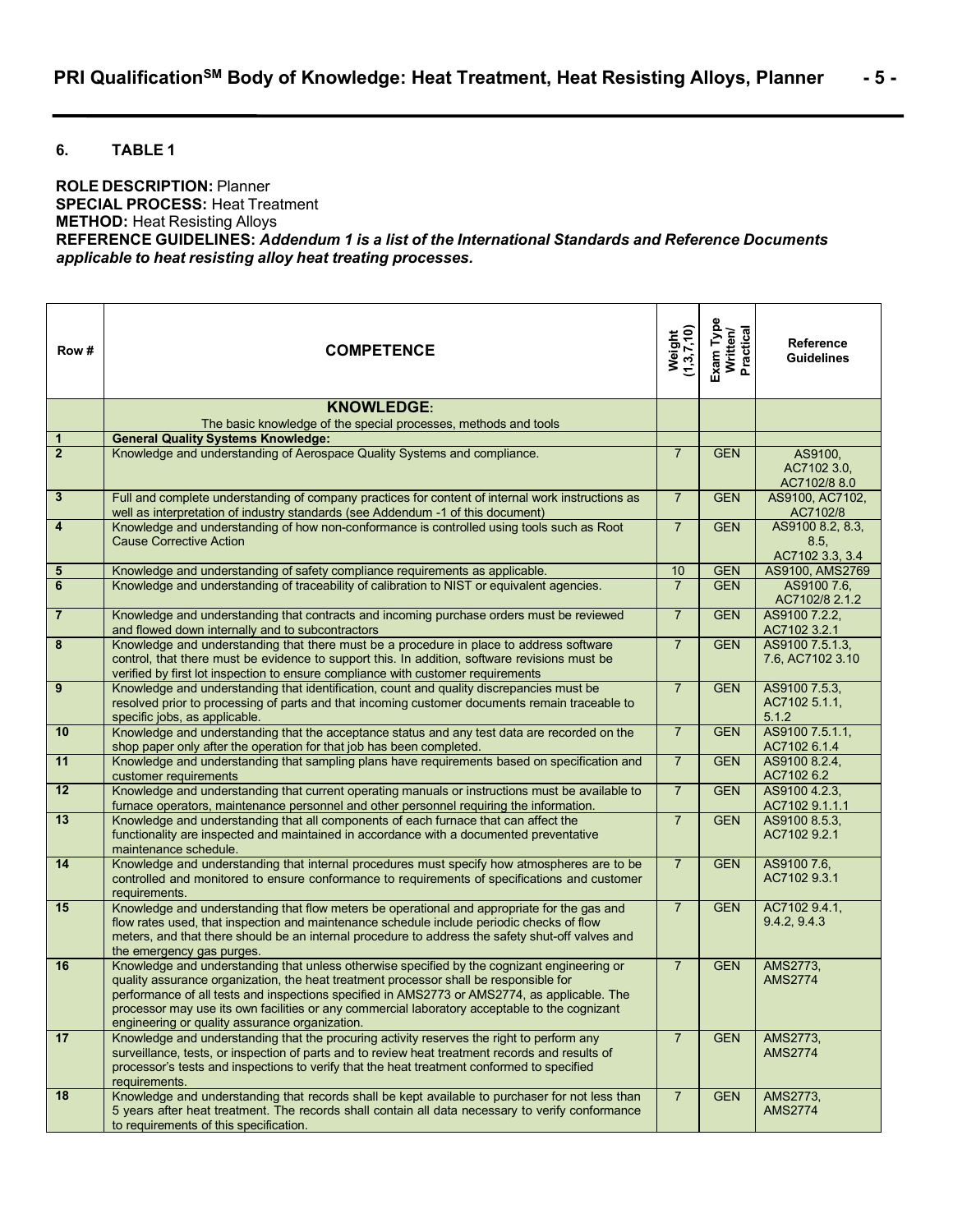### **PRI QualificationSM Body of Knowledge: Heat Treatment, Heat Resisting Alloys, Planner - 6 -**

| 19 | Qualification                                                                                              | $\overline{7}$ | <b>GEN</b>  | AMS2773,        |
|----|------------------------------------------------------------------------------------------------------------|----------------|-------------|-----------------|
|    | Knowledge and understanding that facilities performing heat treatment in accordance with                   |                |             | AMS2774,        |
|    | AMS2773 or AMS2774 shall be approved by the cognizant organization. In addition, personnel                 |                |             | AC7102, ARP1962 |
|    | performing or directing the performance of heat treatment in accordance with AMS2773 or                    |                |             |                 |
|    | AMS2774 shall be approved in accordance with ARP1962 or other established procedures                       |                |             |                 |
|    | acceptable to the cognizant organization.                                                                  |                |             |                 |
| 20 | <b>Approval</b>                                                                                            | $\overline{7}$ | <b>GEN</b>  | AMS2773,        |
|    | Knowledge and understanding that approval of heat treatment processors shall be accomplished               |                |             | AMS2774,        |
|    | by the cognizant organization and will normally be based on approval of the heat treatment                 |                |             | AC7102, AMS2750 |
|    | processor's shop procedure document, which shall include a full description of all equipment and           |                |             |                 |
|    | procedures that will be used to meet requirements of AMS2773 or AMS2774, depending on the                  |                |             |                 |
|    | form of the alloy, and AMS2750.                                                                            |                |             |                 |
| 21 | Logs                                                                                                       | $\overline{7}$ | <b>GEN</b>  | AMS2773.        |
|    | Knowledge and understanding that a record (written or electronic storage media), traceable to              |                |             | AMS2774, AC7102 |
|    |                                                                                                            |                |             |                 |
|    | temperature recording information (chart(s) or electronic storage media) and to shop travelers or          |                |             |                 |
|    | other documentation, shall be kept for each furnace and load. The information on the                       |                |             |                 |
|    | combination of documents shall include: equipment identification, approved personnel's                     |                |             |                 |
|    | identification, date; part number or product identification, number of parts, alloy, lot identification,   |                |             |                 |
|    | AMS2773 or AMS2774, with revision, or other applicable specification, actual thermal processing            |                |             |                 |
|    | times and temperatures used. When applicable, atmosphere control parameters, quench delay,                 |                |             |                 |
|    | quenchant type, polymer concentration and quenchant temperature shall also be recorded. The                |                |             |                 |
|    | maximum thickness, when process parameters are based on thickness, shall be recorded and                   |                |             |                 |
|    | shall be taken as the minimum dimension of the heaviest section of the part. The log data shall            |                |             |                 |
|    | be recorded in accordance with the heat treater's documented procedures.                                   |                |             |                 |
| 22 | <b>Report/Certification</b>                                                                                | $\overline{7}$ | <b>GEN</b>  | AMS2773,        |
|    | Knowledge and understanding that the heat-treating processor shall furnish, with each shipment             |                |             | <b>AMS2774</b>  |
|    | of parts, a certified quality assurance report, traceable to the heat treat control number(s), stating     |                |             |                 |
|    | that the parts were processed in accordance with the requirements of AMS2773 or AMS2774,                   |                |             |                 |
|    | with revision, (or other applicable specification). The report shall include: purchase order number,       |                |             |                 |
|    | part number or product identification, alloy, temper/strength designation, quantity of parts in the        |                |             |                 |
|    | shipment, identification of furnace(s) used, actual thermal processing times and temperatures              |                |             |                 |
|    | used. When applicable, the report shall also include: atmosphere type, quenchant (including                |                |             |                 |
|    | polymer concentration range), hot straightening temperature and method of straightening (e.g.,             |                |             |                 |
|    | press, fixtures), actual test results, (e.g., hardness, conductivity, tensile, shear, etc.) and a          |                |             |                 |
|    | statement of their conformance/nonconformance to requirements. This data shall be reported in              |                |             |                 |
|    | accordance with the heat treater's documented procedures.                                                  |                |             |                 |
| 23 | <b>Preparation for Delivery</b>                                                                            | $\overline{7}$ | <b>GEN</b>  | AMS2773,        |
|    | Knowledge and understanding that identification of parts provided to the heat treatment                    |                |             | <b>AMS2774</b>  |
|    | processor shall be maintained on the parts at delivery.                                                    |                |             |                 |
| 24 | Knowledge and understanding that parts shall be packaged to ensure protection from damage                  | $\overline{7}$ | <b>GEN</b>  | AMS2773,        |
|    | during shipment and storage. Packages of parts shall be prepared for shipment in accordance                |                |             | <b>AMS2774</b>  |
|    | with commercial practice and in compliance with applicable rules and requlations pertaining to             |                |             |                 |
|    | the handling, packaging, and transportation of the parts to ensure carrier acceptance and safe             |                |             |                 |
|    | delivery.                                                                                                  |                |             |                 |
| 25 | <b>Acknowledgment</b>                                                                                      | $\overline{7}$ | <b>GEN</b>  | AMS2773,        |
|    | Knowledge and understanding that the heat treatment processor shall mention the applicable                 |                |             | <b>AMS2774</b>  |
|    | specification number and its revision letter in all quotations and when acknowledging purchase             |                |             |                 |
|    | orders                                                                                                     |                |             |                 |
| 26 | <b>Rejections</b>                                                                                          | $\overline{7}$ | <b>GEN</b>  | AMS2773,        |
|    | Knowledge and understanding that parts not heat treated in accordance with requirements of                 |                |             | <b>AMS2774</b>  |
|    | AMS2773 or AMS2774, as applicable to the form of heat resisting alloy being heat treated, or               |                |             |                 |
|    |                                                                                                            |                |             |                 |
| 27 | with modifications authorized by purchaser, will be subject to rejection.<br><b>Cognizant Organization</b> | $\overline{7}$ | <b>GEN</b>  |                 |
|    |                                                                                                            |                |             | AMS2773,        |
|    | Knowledge and understanding that the cognizant organization is the engineering organization                |                |             | <b>AMS2774</b>  |
|    | responsible for the design of the parts, or its allied quality assurance organization, or a designee       |                |             |                 |
|    | of these organizations                                                                                     |                |             |                 |
| 28 | <b>GENERAL METALLURGICAL KNOWLEDGE RELATED TO HEAT TREATING HEAT</b>                                       |                |             |                 |
|    | <b>RESISTING ALLOYS (Applicable to all specifications):</b>                                                |                |             |                 |
| 29 | Understand the importance of generating work instructions that incorporate Pyrometry                       | $\overline{7}$ | <b>PRAC</b> | AS9100, AMS2750 |
|    | requirements including temperature sensors, instrumentation, thermal processing equipment,                 |                |             |                 |
|    | system accuracy tests, and temperature uniformity surveys and reporting of non-conformance.                |                |             |                 |
| 30 | Knowledge and understanding that when re-heat treatment is performed it must be checked for                | $\overline{7}$ | <b>PRAC</b> | AC7102 3.3.2    |
|    |                                                                                                            |                |             |                 |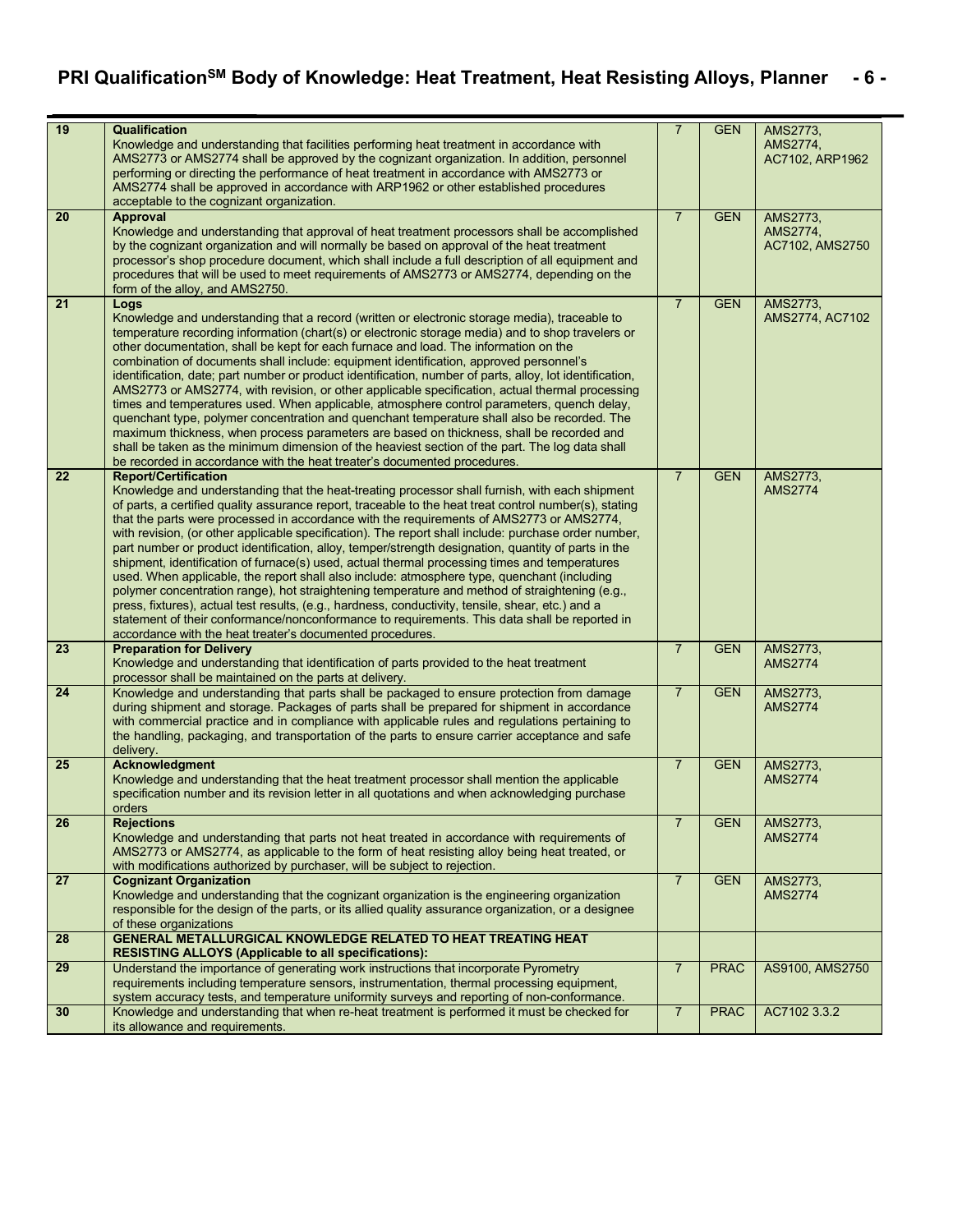# **PRI QualificationSM Body of Knowledge: Heat Treatment, Heat Resisting Alloys, Planner - 7 -**

| 31 | <b>Understanding of Heat Treatments applied to Heat Resisting Alloys:</b><br>• Solution Heat Treating<br>• Homogenization<br>• Stabilization<br>• Annealing<br>• Stabilization Annealing<br>• Interstage Annealing<br>• Precipitation<br>• Equalization<br>• Stress Relief                                                                                                                          | $\overline{7}$ | <b>GEN</b> | AMS2773,<br><b>AMS2774</b>                 |
|----|-----------------------------------------------------------------------------------------------------------------------------------------------------------------------------------------------------------------------------------------------------------------------------------------------------------------------------------------------------------------------------------------------------|----------------|------------|--------------------------------------------|
| 32 | Understanding of the definitions and importance of terms applicable to Heat Treatment of<br><b>Heat Resisting Alloys:</b><br>· Set temperature<br>• Recovery time<br>• Start of soak<br>• End of soak<br>• Straightening<br>• Quenchant Medium<br>• Quenchant Temperature<br>• Eutectic Melting<br>• Leak Rate<br>• Hardness<br>• Surface Contamination                                             | $\overline{7}$ | <b>GEN</b> | AMS2773,<br>AMS2774,<br>AMS2769,<br>AC7102 |
| 33 | Understanding of why correct selection and flow down to operators of set temperatures and<br>furnace uniformity is important.                                                                                                                                                                                                                                                                       | $\overline{7}$ | <b>GEN</b> | AMS2773,<br>AMS2774,<br>AMS2769,<br>AC7102 |
| 34 | Understanding of the importance of selecting minimum and maximum treatment times, including<br>clear definition to operators as to how start and end of soak are determined and whether they are<br>based on furnace (controller) readings or actual metal temperature (load thermocouples)                                                                                                         | $\overline{7}$ | <b>GEN</b> | AMS2773.<br>AMS2774, AC7102                |
| 35 | Knowledge and understanding of when planning requires the use of a vacuum and the level of<br>vacuum required                                                                                                                                                                                                                                                                                       | $\overline{7}$ | <b>GEN</b> | AMS2773,<br>AMS2774, AC7102                |
| 36 | Knowledge and understanding that planning must reflect use of heat treating equipment and<br>instruments for the heat treatment of titanium alloys that are in accordance with applicable<br>specifications.                                                                                                                                                                                        | $\overline{7}$ | <b>GEN</b> | AC7102, AC7102/8                           |
| 37 | Knowledge and understanding that planning must specify heat treating facilities that possess the<br>correct temperature uniformity, instrument accuracy and resolution for the heat treating of<br>titanium alloys in accordance with applicable specifications.                                                                                                                                    | $\overline{7}$ | <b>GEN</b> | AC7102, AC7102/8                           |
| 38 | <b>Heating Media</b><br>Knowledge and understanding that above 1550 °F (843 °C) or 1600 °F (871 °C), depending on<br>the form (wrought, cast, etc.) heat resisting alloy planning must incorporate the applicable testing,<br>atmosphere, and restrictions.                                                                                                                                         | $\overline{7}$ | <b>GEN</b> | AMS2773,<br><b>AMS2774</b>                 |
| 39 | Knowledge and understanding that for non-age-hardening heat resisting alloys only, neutral salt<br>baths and exothermic gas atmospheres are acceptable protective atmospheres when approved<br>by the cognizant engineering organization                                                                                                                                                            | $\overline{7}$ | <b>GEN</b> | AMS2773,<br><b>AMS2774</b>                 |
| 40 | Knowledge and understanding that direct fired furnaces shall be controlled so that there is no<br>direct flame impingement on heat resisting alloy parts.                                                                                                                                                                                                                                           | $\overline{7}$ | <b>GEN</b> | AMS2773,<br><b>AMS2774</b>                 |
| 41 | Knowledge and understanding that there are composition requirements based on specifications<br>for argon, helium and hydrogen gases used in heat treating heat resisting alloys. In addition, the<br>dew point requirements of gas entering the furnace must be known as well as purity<br>requirements.                                                                                            | $\overline{7}$ | <b>GEN</b> | AMS2773,<br>AMS2774,<br>AMS2769, AC7102    |
| 42 | Knowledge and understanding that vacuum and partial pressure atmospheres must be sufficient<br>to avoid contamination or degradation of any part surface which will not have surface material<br>removed after heat treatment. Also, that there are cold leak rate requirements and specific ways<br>to determine those rates.                                                                      | $\overline{7}$ | <b>GEN</b> | AMS2773,<br>AMS2774,<br>AMS2769, AC7102    |
| 43 | Knowledge and understanding that a mixture of argon and helium may be used to achieve partial<br>pressures whenever necessary to avoid surface alloy depletion by sublimation of high vapor<br>pressure elements such as aluminum and chromium.                                                                                                                                                     | $\overline{7}$ | <b>GEN</b> | AMS2773,<br><b>AMS2774</b>                 |
| 44 | Knowledge and understanding that cooling may be accelerated by back-filling with argon or<br>helium, nitrogen or combinations thereof conforming to applicable specifications and dew point<br>requirements.                                                                                                                                                                                        | $\overline{7}$ | <b>GEN</b> | AMS2773,<br><b>AMS2774</b>                 |
| 45 | Knowledge and understanding that exothermic atmospheres, when allowed, shall be produced by<br>the combustion of fuel gas in air, shall be neutral to slightly reducing with respect to the parts<br>being treated, and shall be sufficiently low in sulfur content to avoid contamination or degradation<br>of any part surfaces which will not have surface material removed after heat treatment | $\overline{7}$ | <b>GEN</b> | AMS2773,<br><b>AMS2774</b>                 |
| 46 | <b>Auxiliary Equipment</b><br>Knowledge and understanding that fixtures, jigs, hangers, trays, racks, etc. shall not cause<br>contamination of the surface of parts and shall not reduce the heating, cooling, or quenching<br>rates below those required for proper heat treatment.                                                                                                                | $\overline{7}$ | <b>GEN</b> | AMS2773,<br><b>AMS2774</b>                 |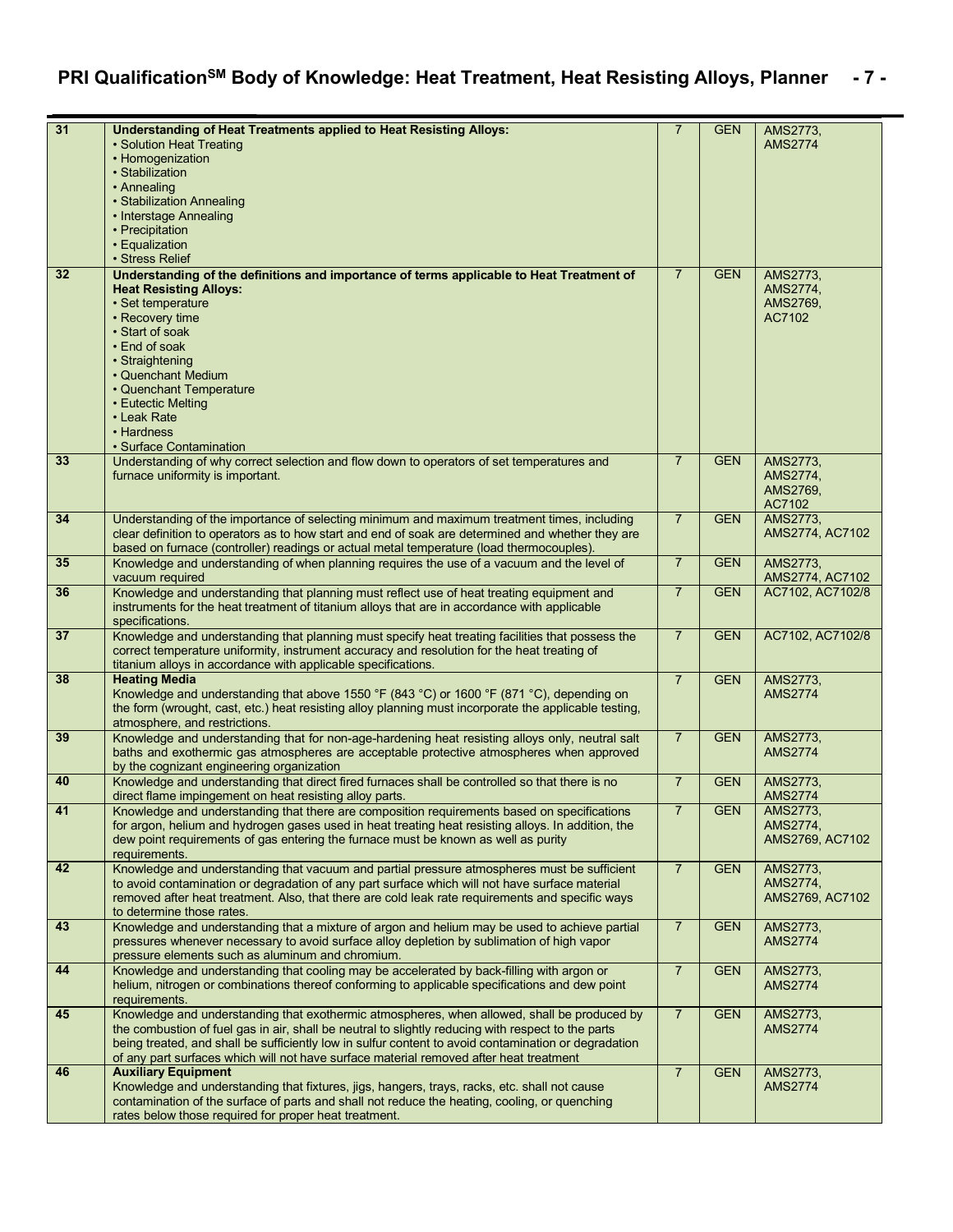# **PRI QualificationSM Body of Knowledge: Heat Treatment, Heat Resisting Alloys, Planner - 8 -**

| 47 | <b>Racking</b>                                                                                                                                                                                     | $\overline{7}$ | <b>GEN</b> | AMS2773,             |
|----|----------------------------------------------------------------------------------------------------------------------------------------------------------------------------------------------------|----------------|------------|----------------------|
|    | Knowledge and understanding that except for small parts, parts shall be racked to ensure uniform                                                                                                   |                |            | AMS2774, AC7102      |
|    | heating and cooling throughout the load. Parts shall not be nested unless tests with load                                                                                                          |                |            |                      |
|    | thermocouples have demonstrated that the arrangement will not affect uniformity of heating and                                                                                                     |                |            |                      |
|    | cooling and will not reduce cooling rate below minimum requirements.                                                                                                                               |                |            |                      |
| 48 | Knowledge and understanding that small parts may be racked or heated and soaked in baskets                                                                                                         | $\overline{7}$ | <b>GEN</b> | AMS2773,             |
|    | or in a continuous furnace. Parts shall not be nested. Maximum thickness of layers, and minimum                                                                                                    |                |            | AMS2774, AC7102      |
|    | spacing between layers, shall be 1 inch (25 mm).                                                                                                                                                   |                |            |                      |
| 49 | Cooling                                                                                                                                                                                            | $\overline{7}$ | <b>GEN</b> | AMS2773,             |
|    | Knowledge and understanding that cooling shall be provided to cool parts according to the heat                                                                                                     |                |            | AMS2774, AC7102      |
|    | treatment requirements specified for each alloy. Acceptable cooling media may include air, oil,                                                                                                    |                |            |                      |
|    | water, water-polymer solutions, salt, brine (nominally 10% by weight NaCl), argon, helium,                                                                                                         |                |            |                      |
|    | hydrogen, nitrogen, and vacuum. In addition, the medium selected shall not contaminate or                                                                                                          |                |            |                      |
|    | degrade any part surface which will not be machined after heat treatment.                                                                                                                          |                |            |                      |
| 50 | Knowledge and understanding that when air cooling (AC) or rapid air cooling (RAC) is specified,                                                                                                    | $\overline{7}$ | <b>GEN</b> | AMS2773,             |
|    | cooling media shall be used which will provide protection, if required, to avoid contamination or                                                                                                  |                |            | AMS2774, AC7102      |
|    | degradation of finished surfaces. Cooling rates for media other than air shall be achieved that                                                                                                    |                |            |                      |
| 51 | will be equivalent to, or faster than, rates that would be achieved by AC or RAC, as specified.                                                                                                    | $\overline{7}$ | <b>GEN</b> | AMS2773,             |
|    | Knowledge and understanding that quenching baths shall permit complete immersion of parts<br>and free circulation of the quenchant adjacent to all surfaces of parts. In addition, equipment shall |                |            | AMS2774,             |
|    | agitate or circulate the quenchant and/or the parts. There may be additional quenchant                                                                                                             |                |            | AMS2769, AC7102      |
|    | temperature requirements as well.                                                                                                                                                                  |                |            |                      |
| 52 | Cleaning                                                                                                                                                                                           | $\overline{7}$ | <b>GEN</b> | AMS2773,             |
|    | Knowledge and understanding that prior to heat treatment, parts shall be thoroughly cleaned to                                                                                                     |                |            | AMS2774,             |
|    | remove all foreign material, including greases, oils, inks, pencil marks, and metal particles such                                                                                                 |                |            | AMS2769, AC7102      |
|    | as may be produced by machining or straightening operations.                                                                                                                                       |                |            |                      |
| 53 | Knowledge and understanding that after heat treatment parts which have been heat treated in                                                                                                        | $\overline{7}$ | <b>GEN</b> | AMS2773,             |
|    | molten salt or cooled in oil, molten salt, brine, or water-polymer solution shall be thoroughly                                                                                                    |                |            | AMS2774, AC7102      |
|    | cleaned to remove all residues of these materials                                                                                                                                                  |                |            |                      |
| 54 | <b>Control Instruments</b>                                                                                                                                                                         | $\overline{7}$ | <b>GEN</b> | AMS2773,             |
|    | Knowledge and understanding that control instruments shall be set either at the set temperature                                                                                                    |                |            | AMS2774,             |
|    | specified or at the offset temperature based on the last temperature uniformity determination                                                                                                      |                |            | AC7102, AC7102/8     |
|    | (TUS). The offset temperature shall be within 5 °F (3 °C) for precipitation treatments, and 10 °F                                                                                                  |                |            |                      |
|    | (6 °C) for other treatments, of the specified set temperature. The offset temperature shall be                                                                                                     |                |            |                      |
|    | selected to optimize the temperature distribution within the furnace so that the highest and lowest                                                                                                |                |            |                      |
|    | temperatures are equidistant from the set temperature.                                                                                                                                             |                |            |                      |
| 55 | Knowledge and understanding that the posting of the offset temperature shall include, or consist                                                                                                   | $\overline{7}$ | <b>GEN</b> | AMS2773,             |
|    | of, a statement of both the "desired" temperature and the corresponding "set" temperature; e.g.,<br>"When 1000 °F is desired, set at 1004 °F."                                                     |                |            | AMS2774,<br>AC7102/8 |
| 56 | <b>Start of Soaking Time</b>                                                                                                                                                                       | $\overline{7}$ | <b>GEN</b> | AMS2773,             |
|    | Knowledge and understanding that for batch furnaces, soaking time starts when all furnace                                                                                                          |                |            | AMS2774, AC7102      |
|    | temperature sensors reach the specified set or offset temperature. If load thermocouples are                                                                                                       |                |            |                      |
|    | used, soaking start time depends the applicable specification.                                                                                                                                     |                |            |                      |
| 57 | Knowledge and understanding that for vacuum furnaces, unless otherwise specified (UOS) by                                                                                                          | $\overline{7}$ | <b>GEN</b> | AMS2773,             |
|    | the cognizant engineering organization, load thermocouples shall be used to determine the start                                                                                                    |                |            | AMS2774, AC7102      |
|    | of soaking time except when this is impractical, such as with two or three chamber oil or gas                                                                                                      |                |            |                      |
|    | quench furnaces, in which case tests shall be conducted to establish the correct heat-up time for                                                                                                  |                |            |                      |
|    | the load. Once a load has been qualified with load thermocouples, subsequent loads may be run                                                                                                      |                |            |                      |
|    | without load thermocouples provided records detailing the number of parts in the first qualified                                                                                                   |                |            |                      |
|    | load are kept on file, and provided that subsequent loads have an equal or fewer number of                                                                                                         |                |            |                      |
|    | similar parts in the load, and the distribution of the parts is the same as the distribution in the first                                                                                          |                |            |                      |
| 58 | load.                                                                                                                                                                                              | $\overline{7}$ | <b>GEN</b> |                      |
|    | Knowledge and understanding that continuous furnaces shall be operated so that all part                                                                                                            |                |            | AMS2773,<br>AMS2774, |
|    | temperatures are within the allowed range (the range described by the specified set temperature<br>and the tolerance specified in the temperature uniformity requirements of the governing         |                |            | AC7102, AMS2750      |
|    | specification) for the specified time. Conformance to this requirement shall be verified by                                                                                                        |                |            |                      |
|    | temperature uniformity tests, performed at the frequency specified in AMS2750, using load                                                                                                          |                |            |                      |
|    | thermocouples, in a load representative of the weight and traverse speed of the parts to be heat                                                                                                   |                |            |                      |
|    | treated.                                                                                                                                                                                           |                |            |                      |
| 59 | <b>Straightening</b>                                                                                                                                                                               | $\overline{7}$ | <b>GEN</b> | AMS2773,             |
|    | Knowledge and understanding that straightening after heat treat shall be performed only when                                                                                                       |                |            | AMS2774, AC7102      |
|    | the straightening procedure and any subsequent stress-relief are approved by the cognizant                                                                                                         |                |            |                      |
|    | engineering organization.                                                                                                                                                                          |                |            |                      |
| 60 | <b>Surface Contamination</b>                                                                                                                                                                       | $\overline{7}$ | <b>GEN</b> | AMS2773,             |
|    | Knowledge and understanding that the heat treatment processor shall assume surfaces will not                                                                                                       |                |            | AMS2774, AC7102      |
|    | be machined after heat treatment unless the minimum amount of surface material to be removed                                                                                                       |                |            |                      |
|    | after heat treatment is determined.                                                                                                                                                                |                |            |                      |
| 61 | Knowledge and understanding that surfaces of parts which are not to have surface material                                                                                                          | $\overline{7}$ | <b>GEN</b> | AMS2773,             |
|    | removed after heat treatment shall have no carburization, sulfidation, nitriding, nor intergranular                                                                                                |                |            | AMS2774, AC7102      |
|    | oxidation resulting from the heat-treating operations;                                                                                                                                             |                |            |                      |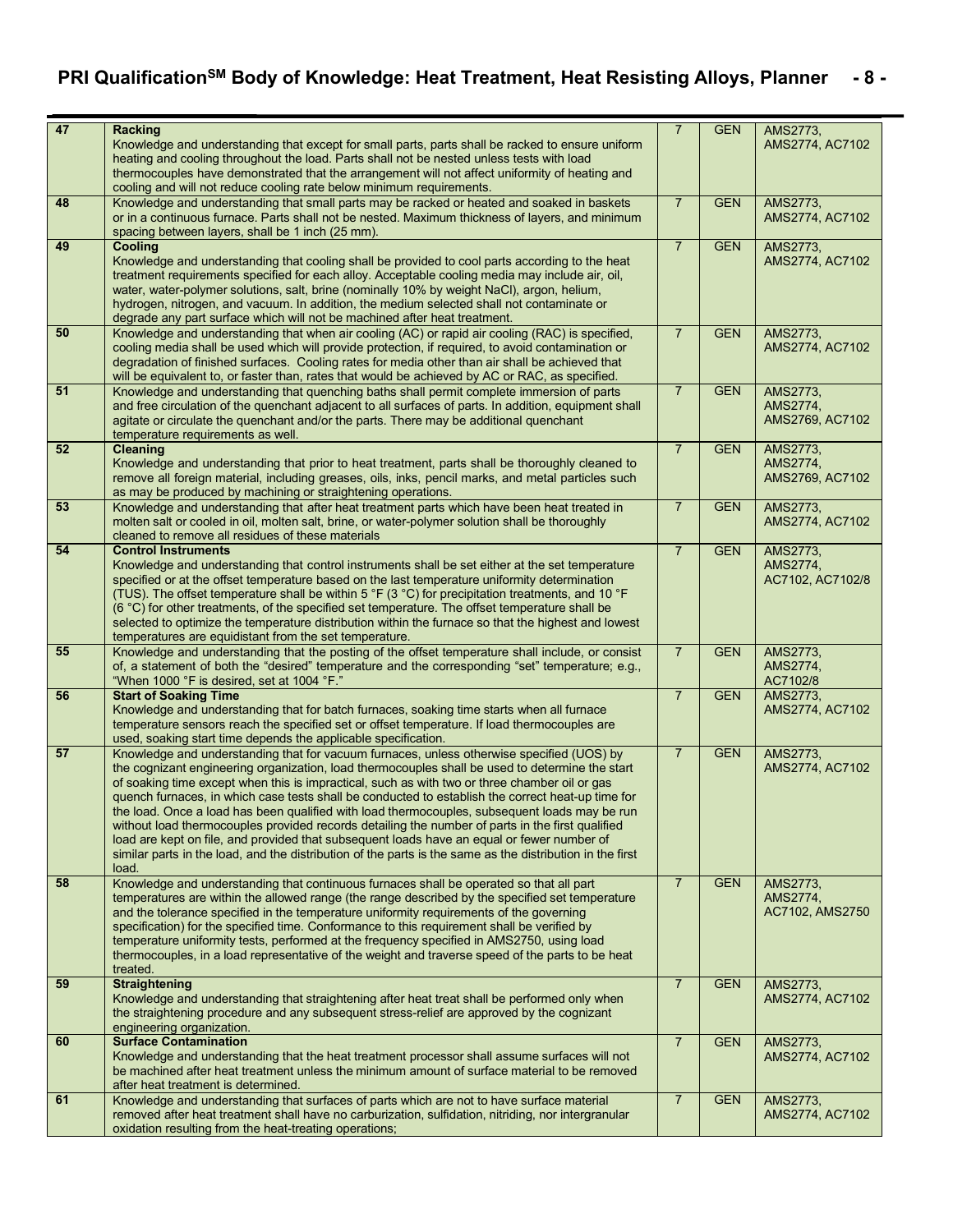# **PRI QualificationSM Body of Knowledge: Heat Treatment, Heat Resisting Alloys, Planner - 9 -**

| 62 | Knowledge and understanding that evidence of surface contamination shall be a continuous or<br>general condition in the microstructure at the surface determined by metallurgical examination at<br>approximately 500X magnification, of etched specimens prepared in accordance with ASTM E3.<br>The chord method described in ARP1820 may be used to enhance this examination.                                                                                                                                                                                                         | $\overline{7}$ | <b>GEN</b> | AMS2773,<br>AMS2774.<br>AC7102, ASTM E3,<br><b>ARP1820</b>               |
|----|------------------------------------------------------------------------------------------------------------------------------------------------------------------------------------------------------------------------------------------------------------------------------------------------------------------------------------------------------------------------------------------------------------------------------------------------------------------------------------------------------------------------------------------------------------------------------------------|----------------|------------|--------------------------------------------------------------------------|
| 63 | Knowledge and understanding that on surfaces which are to have material removed after heat<br>treatment, the depth of carburization, sulfidation, nitriding, or intergranular oxidation resulting<br>from the heat treating shall not exceed the depth of surface material to be removed in finishing<br>the part.                                                                                                                                                                                                                                                                       | $\overline{7}$ | <b>GEN</b> | AMS2773,<br>AMS2774, AC7102                                              |
| 64 | Knowledge and understanding that surface contamination is a periodic test and shall be<br>performed monthly, with some exceptions, on each furnace, for each type of atmosphere used in<br>each furnace when the heat-treating temperature is above 1550 °F (843 °C) or 1600 °F (871 °C),<br>depending on the specification, and parts have less than 0.008 inch (0.20 mm) finishing stock on<br>any surface                                                                                                                                                                             | $\overline{7}$ | <b>GEN</b> | AMS2773,<br>AMS2774, AC7102                                              |
| 65 | Knowledge and understanding that periodic surface contamination tests are not required on<br>vacuum furnaces operating under 10 microns (µm) pressure except whenever parts which have<br>less than 0.008 inch (0.20 mm) finishing stock on any surface, and which have been heat treated<br>at a temperature above 1550 °F (843 °C) or 1600 °F (871 °C), depending on the specification,<br>show abnormal surface discoloration after heat treatment.                                                                                                                                   | $\overline{7}$ | <b>GEN</b> | AMS2773,<br>AMS2774, AC7102                                              |
| 66 | Knowledge and understanding that the cognizant engineering organization is responsible for<br>defining "abnormal surface discoloration".                                                                                                                                                                                                                                                                                                                                                                                                                                                 | $\overline{7}$ | <b>GEN</b> | AMS2773,<br>AMS2774, AC7102                                              |
| 67 | Knowledge and understanding that surface contamination is a preproduction test when heat<br>treating temperature is above 1550 °F (843 °C) or 1600 °F (871 °C), depending on the<br>specification or alloy form, and parts have less than 0.008 inch (0.20 mm) finishing stock on any<br>surface, although there may be other instances which require preproduction testing as well.                                                                                                                                                                                                     | $\overline{7}$ | <b>GEN</b> | AMS2773,<br>AMS2774, AC7102                                              |
| 68 | Knowledge and understanding that preproduction tests shall be performed prior to, or on, the first<br>production lot heat treated in each type of furnace equipment and for each type of atmosphere to<br>be used in each furnace type.                                                                                                                                                                                                                                                                                                                                                  | $\overline{7}$ | <b>GEN</b> | AMS2773,<br>AMS2774, AC7102                                              |
| 69 | Knowledge and understanding that for preproduction surface contamination tests, sample<br>material of the same alloy representing the parts shall be supplied to the heat treatment<br>processor by purchaser, or destructive testing of a part shall be authorized by purchaser.                                                                                                                                                                                                                                                                                                        | $\overline{7}$ | <b>GEN</b> | AMS2773,<br>AMS2774, AC7102                                              |
| 70 | Knowledge and understanding that for periodic surface contamination tests, sample material shall<br>be prepared by machining or grinding at least one surface prior to furnace exposure. The test<br>samples shall be exposed to the heat-treating atmosphere at the maximum temperature, or<br>higher, and for the maximum time, or longer, required for heat treating the production parts.<br>The sample material shall be either the same alloy as the production parts to be heat treated or<br>shall be an alloy selected from the appropriate table in either AMS2773 or AMS2774. | $\overline{7}$ | <b>GEN</b> | AMS2773,<br>AMS2774, AC7102                                              |
| 71 | <b>Hardness</b><br>Knowledge and understanding that if hardness requirements are not specified on the engineering<br>drawing or purchase order, age-hardening alloys shall meet the hardness specified appropriate<br>table in either AMS2773 or AMS2774.                                                                                                                                                                                                                                                                                                                                | $\overline{7}$ | <b>GEN</b> | AMS2773,<br>AMS2774,<br>AC7102/5                                         |
| 72 | Knowledge and understanding that if hardness is not specified on the engineering drawing or<br>purchase order or in the appropriate table in AMS2773 or AMS2774, then parts shall conform to<br>the hardness requirements of the applicable material specification when the material specification<br>contains hardness requirements for the heat treatment condition represented by the parts.                                                                                                                                                                                          | $\overline{7}$ | <b>GEN</b> | AMS2773,<br>AMS2774.<br>AC7102/5                                         |
| 73 | Knowledge and understanding that hardness shall be determined in accordance with ASTM E10,<br>ASTM E18, or ASTM E384, as applicable. Unless otherwise specified by the cognizant quality<br>assurance organization, hardness tests shall be performed on the thickest section of the part<br>which is practical to test and where the test will not be detrimental to the function of the part.                                                                                                                                                                                          | $\overline{7}$ | <b>GEN</b> | AMS2773,<br>AMS2774,<br>AC7102/5, ASTM<br>E10, ASTM E18,<br>ASTM E384    |
| 74 | Knowledge and understanding that for age-hardenable alloys, if hardness requirements are<br>specified, hardness is an acceptance test and shall be performed on each part or lot according to<br>a sampling plan, depending on the specification requirements.                                                                                                                                                                                                                                                                                                                           | $\overline{7}$ | <b>GEN</b> | AMS2773,<br>AMS2774,<br>AC7102/5                                         |
| 75 | Knowledge and understanding that hardness tests shall be performed nondestructively on parts<br>except when the parts are not of suitable size or shape, or when the test will be detrimental to the<br>function of the part; in these cases, suitable sample material which represents the parts shall be<br>supplied to the heat treatment processor by purchaser for hardness tests.                                                                                                                                                                                                  | $\overline{7}$ | <b>GEN</b> | AMS2773,<br>AMS2774,<br>AC7102/5                                         |
| 76 | SPECIFIC REQUIREMENTS RELATED TO HEAT TREATMENT OF HEAT RESISTING CAST<br>PRODUCTS TO AMS2773 (ONLY APPLICABLE IF PROCESSING TO AMS2773)                                                                                                                                                                                                                                                                                                                                                                                                                                                 |                |            | Paragraph<br>references are for<br>AMS2773 unless<br>otherwise specified |
| 77 | Knowledge and understanding that AMS2773 specifies the engineering requirements for heat<br>treatment, by part fabricators (users) or their vendors or subcontractors, of parts made of cast<br>nickel or cobalt alloys and of fabricated assemblies in which cast nickel or cobalt alloys are the<br>primary structural components. It is not intended to provide requirements for heat treating<br>operations that are a responsibility of the casting supplier in meeting the requirements of the<br>casting commodity specification.                                                 | $\overline{7}$ | <b>GEN</b> | 1.1                                                                      |
| 78 | Knowledge and understanding that detailed heat treating instructions are specified for the age-<br>hardenable (precipitation-hardenable) and non-age-hardenable alloys listed in paragraph 8.2<br>/Table 7 of AMS2773. However, AMS2773 also may be used for alloys other than those listed in<br>8.2 provided that temperatures, soaking times, and cooling requirements are specified by the<br>cognizant engineering organization.                                                                                                                                                    | $\overline{7}$ | <b>GEN</b> | 1.2.1                                                                    |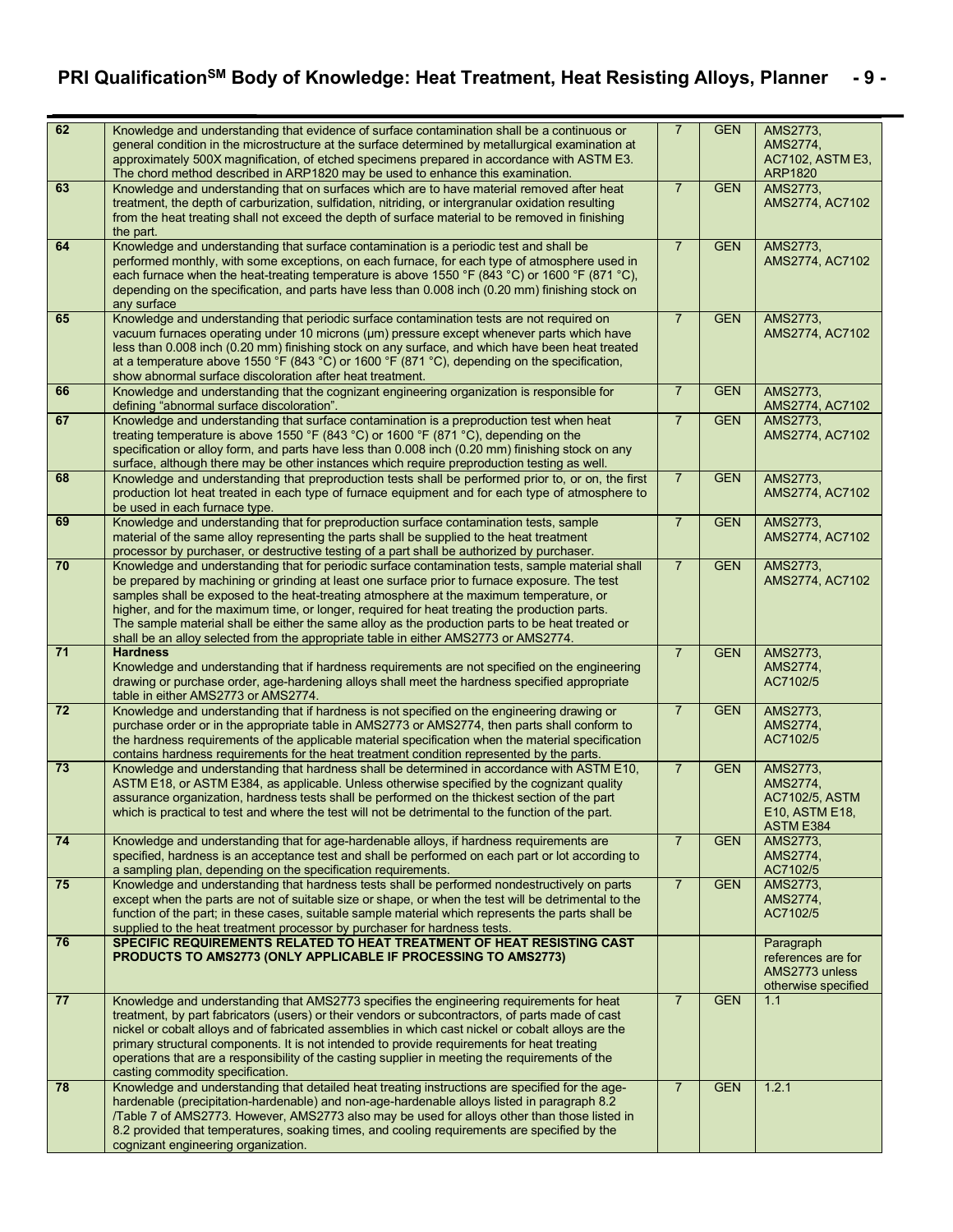# **PRI QualificationSM Body of Knowledge: Heat Treatment, Heat Resisting Alloys, Planner - 10 -**

| 79 |                                            | Knowledge and understanding of the alloys listed in table 7:                                                                                                                                          |                                  |                       | $\overline{7}$ | <b>GEN</b> | 8.2                              |
|----|--------------------------------------------|-------------------------------------------------------------------------------------------------------------------------------------------------------------------------------------------------------|----------------------------------|-----------------------|----------------|------------|----------------------------------|
|    | <b>UNS No</b>                              | <b>Most Common</b>                                                                                                                                                                                    | <b>Reference AMS</b>             | Reference             |                |            |                                  |
|    |                                            | Manufacturer's                                                                                                                                                                                        |                                  | Table for             |                |            |                                  |
|    |                                            | Trademark or                                                                                                                                                                                          |                                  | <b>Heat Treatment</b> |                |            |                                  |
|    |                                            | <b>Common Trade</b>                                                                                                                                                                                   |                                  | <b>Requirements</b>   |                |            |                                  |
|    |                                            | Name                                                                                                                                                                                                  |                                  |                       |                |            |                                  |
|    | N06002<br>N26625 N26010                    | Alloy X<br><b>INCONEL® Alloy 625</b>                                                                                                                                                                  | <b>AMS5390</b><br><b>AMS5401</b> | 1<br>$\mathbf{1}$     |                |            |                                  |
|    |                                            | <b>INCONEL® Alloy 625</b>                                                                                                                                                                             | <b>AMS5402</b>                   |                       |                |            |                                  |
|    | N07041                                     | Rene'® 41 Alloy                                                                                                                                                                                       | <b>AMS5399</b>                   | 3                     |                |            |                                  |
|    | N07500                                     | <b>UDIMET® Alloy 500</b>                                                                                                                                                                              | <b>AMS5384</b>                   | 3                     |                |            |                                  |
|    | N07713                                     | <b>INCONEL® Alloy</b>                                                                                                                                                                                 | <b>AMS5377</b>                   | 3                     |                |            |                                  |
|    |                                            | 713C                                                                                                                                                                                                  |                                  |                       |                |            |                                  |
|    | N07718<br>N <sub>10001</sub>               | <b>INCONEL® Alloy 718</b><br><b>Alloy B</b>                                                                                                                                                           | AMS5383<br><b>AMS5396</b>        | 3                     |                |            |                                  |
|    | N <sub>10002</sub>                         | Alloy C                                                                                                                                                                                               | <b>AMS5388</b>                   |                       |                |            |                                  |
|    | N13246                                     | <b>MAR-M® 246</b>                                                                                                                                                                                     | <b>None</b>                      | 3                     |                |            |                                  |
|    |                                            | <b>MAR-M® 247</b>                                                                                                                                                                                     | None                             | 3                     |                |            |                                  |
|    |                                            | <b>IN-738 C &amp; LC</b>                                                                                                                                                                              | <b>AMS5410</b>                   | 3                     |                |            |                                  |
|    | R30031                                     | Stellite® Alloy 31                                                                                                                                                                                    | <b>AMS5382</b>                   |                       |                |            |                                  |
|    |                                            | INCONEL® is a registered Trademark of the Inco family of companies. Stellite® is a registered<br>Trademark of Stoody Deloro Stellite, Inc. Rene'® is a registered Trademark of Teledyne.              |                                  |                       |                |            |                                  |
|    |                                            | UDIMET® is a registered Trademark of Special Metals Corporation. MAR-M® is a registered                                                                                                               |                                  |                       |                |            |                                  |
|    | Trademark of Lockheed Martin Corporation.  |                                                                                                                                                                                                       |                                  |                       |                |            |                                  |
| 80 |                                            | Knowledge and understanding that temperature uniformity (tolerance) shall be in accordance with                                                                                                       |                                  |                       | $\overline{7}$ | <b>GEN</b> | 3.1.2.1                          |
|    | AMS2750.                                   |                                                                                                                                                                                                       |                                  |                       |                |            |                                  |
| 81 |                                            | Knowledge and understanding that the temperature tolerance for heat treating per material<br>specifications AMS5383, AMS5384 and AMS5399 may not be the same as specified in                          |                                  |                       | $\overline{7}$ | <b>GEN</b> | AMS2773 3.1.2.1,<br>AMS5383 3.5, |
|    | <b>AMS2773</b>                             |                                                                                                                                                                                                       |                                  |                       |                |            | AMS5384 3.5,                     |
|    |                                            |                                                                                                                                                                                                       |                                  |                       |                |            | AMS5399 3.5                      |
| 82 |                                            | Knowledge and understanding that in addition to the common requirements for control systems in                                                                                                        |                                  |                       | $\overline{7}$ | <b>GEN</b> | AMS2773 3.2.3,                   |
|    |                                            | AMS2773 and AMS2774, AMS2773 allows the offset temperature to be programmed into the                                                                                                                  |                                  |                       |                |            | AMS2774 3.2.3.                   |
|    |                                            | control system when a programmable system is in use instead of having it posted on the                                                                                                                |                                  |                       |                |            | AC7102 12.4,                     |
| 83 | instrument.<br><b>Heat Treatment</b>       |                                                                                                                                                                                                       |                                  |                       | $\overline{7}$ | <b>GEN</b> | AC7102/8 6.6<br>3.2.4            |
|    |                                            | Knowledge and understanding that heat treatment shall be performed as specified in paragraph                                                                                                          |                                  |                       |                |            |                                  |
|    |                                            | 3.2.4 and subparagraphs unless an alternate treatment has been specified by purchase order or                                                                                                         |                                  |                       |                |            |                                  |
|    | by the cognizant engineering organization. |                                                                                                                                                                                                       |                                  |                       |                |            |                                  |
| 84 |                                            | Knowledge and understanding of that the specified solution and stress-relief treatment for the                                                                                                        |                                  |                       | $\overline{7}$ | <b>GEN</b> | 3.2.4.1                          |
|    |                                            | non-age-hardening alloys shall be performed in accordance with Table 1 and that the soaking<br>times from Table 2 shall be used when not specified in Table 1.                                        |                                  |                       |                |            |                                  |
| 85 |                                            | Knowledge and understanding that the specified homogenization, solution, precipitation, and                                                                                                           |                                  |                       | $7^{\circ}$    | <b>GEN</b> | 3.2.4.1                          |
|    |                                            | stress relief treatments for age-hardening alloys shall be performed in accordance with Table 3.                                                                                                      |                                  |                       |                |            |                                  |
| 86 |                                            | Knowledge and understanding that tolerances for the soaking times for both aging-hardening and                                                                                                        |                                  |                       | $\overline{7}$ | <b>GEN</b> | 3.2.4.1                          |
| 87 |                                            | non-age-hardening alloys shall be as shown in Table 4.<br>Knowledge and understanding that soaking time tolerance for heat treating per material                                                      |                                  |                       | $\overline{7}$ | <b>GEN</b> | AMS2773 3.2.4.1,                 |
|    |                                            | specifications AMS5383, AMS5384 and AMS5399 may not be the same as specified in                                                                                                                       |                                  |                       |                |            | AMS5383 3.5,                     |
|    | <b>AMS2773</b>                             |                                                                                                                                                                                                       |                                  |                       |                |            | AMS5384 3.5,                     |
|    |                                            |                                                                                                                                                                                                       |                                  |                       |                |            | AMS5399 3.5                      |
| 88 |                                            | Knowledge and understanding that age-hardening alloys parts shall be heat treated to the                                                                                                              |                                  |                       | $\overline{7}$ | <b>GEN</b> | 3.2.4.1.1                        |
|    |                                            | precipitation hardened condition. When a stabilization heat treatment is also specified for age-                                                                                                      |                                  |                       |                |            | AMS2774 3.2.4.1.1                |
|    |                                            | hardening alloys, the stabilization treatment shall be applied to solution treated parts before<br>precipitation treatment. With the exception of the specific alloys this is also true for alloys in |                                  |                       |                |            |                                  |
|    | AMS2774.                                   |                                                                                                                                                                                                       |                                  |                       |                |            |                                  |
| 89 |                                            | Knowledge and understanding that where temperature ranges are specified in Tables 1 (non-                                                                                                             |                                  |                       | $\overline{7}$ | <b>GEN</b> | 3.2.4.1.2                        |
|    |                                            | age-hardening) and 3 (age-hardenable), it is the responsibility of the heat treatment processor to                                                                                                    |                                  |                       |                |            | AMS2774 3.2.4.1.2                |
|    |                                            | select, for each heat of material, the specific temperature and time, within the ranges specified,                                                                                                    |                                  |                       |                |            |                                  |
|    |                                            | which will produce heat treated parts meeting all technical requirements of the drawing and                                                                                                           |                                  |                       |                |            |                                  |
|    | alloys in AMS2774.                         | applicable material specification. With the exception of the specific alloys this is also true for                                                                                                    |                                  |                       |                |            |                                  |
| 90 |                                            | Knowledge and understanding that heat treatments of cast parts made of alloys not covered by                                                                                                          |                                  |                       | $\overline{7}$ | <b>GEN</b> | 3.2.4.2                          |
|    |                                            | AMS2773, shall be as specified by the purchase order or the cognizant engineering organization.                                                                                                       |                                  |                       |                |            |                                  |
|    |                                            | This information shall include the heat treatment name (e.g., solution, precipitation), the set                                                                                                       |                                  |                       |                |            |                                  |
|    |                                            | temperature, the soaking time, and the quenchant or cooling medium.                                                                                                                                   |                                  |                       |                |            |                                  |
| 91 |                                            | Knowledge and understanding that heat treatment of cast parts fabricated with wrought alloys in<br>a single assembly shall be the heat treatment designated by AMS2773 for the cast alloy.            |                                  |                       | $\overline{7}$ | <b>GEN</b> | 3.2.4.3                          |
| 92 |                                            | Knowledge and understanding that for batch furnaces using load thermocouples, the soaking                                                                                                             |                                  |                       | $\overline{7}$ | <b>GEN</b> | 3.2.5.1                          |
|    |                                            | time starts when the coldest load thermocouple reaches the required temperature minus the                                                                                                             |                                  |                       |                |            |                                  |
|    | appropriate tolerance.                     |                                                                                                                                                                                                       |                                  |                       |                |            |                                  |
| 93 |                                            | Knowledge and understanding that not more than two re-heat-treatment cycles or portions                                                                                                               |                                  |                       | $\overline{7}$ | <b>GEN</b> | 3.2.7                            |
|    | thereof shall be performed.                |                                                                                                                                                                                                       |                                  |                       |                |            |                                  |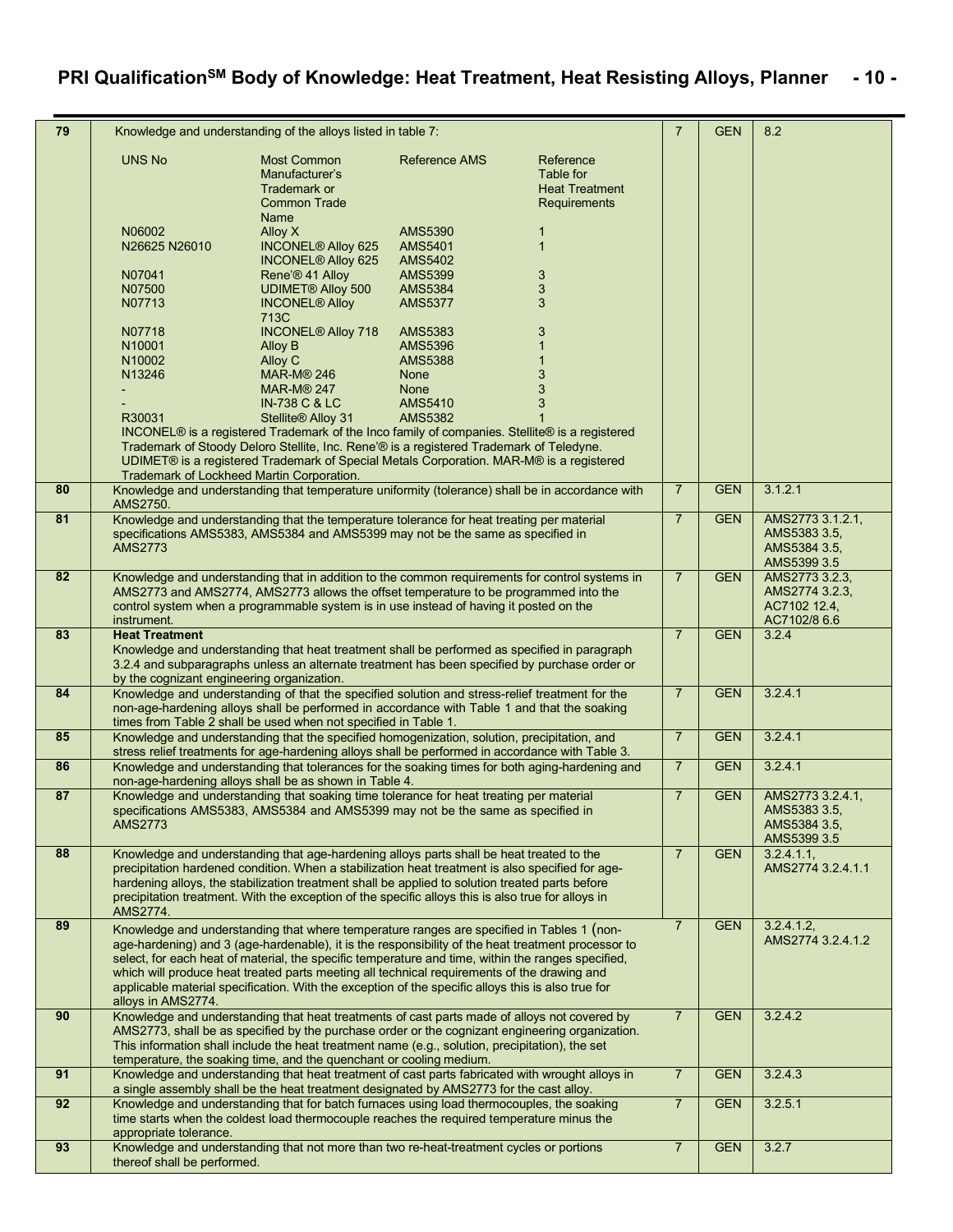# **PRI QualificationSM Body of Knowledge: Heat Treatment, Heat Resisting Alloys, Planner - 11 -**

| 94  | Knowledge and understanding that for age-hardenable alloy hardness acceptance, hardness<br>testing shall be performed on each part unless a sampling plan is authorized by the cognizant<br>organization.                                                                                                                                                                                                                             | $\overline{7}$ | <b>GEN</b> | 4.3.1                                                                    |
|-----|---------------------------------------------------------------------------------------------------------------------------------------------------------------------------------------------------------------------------------------------------------------------------------------------------------------------------------------------------------------------------------------------------------------------------------------|----------------|------------|--------------------------------------------------------------------------|
| 95  | Knowledge and understanding that surface contamination is a periodic test and shall, unless<br>otherwise authorized by the cognizant organization, be performed monthly on each furnace,<br>except as provided in paragraph 4.3.2.1, for each type of atmosphere used in each furnace when<br>heat treating temperature is above 1600 °F (871 °C) and parts have less than 0.008 inch (0.20<br>mm) finishing stock on any surface.    | $\overline{7}$ | <b>GEN</b> | 4.3.2                                                                    |
| 96  | Knowledge and understanding that periodic surface contamination tests are not required on<br>vacuum furnaces operating under 10 microns (µm) pressure except as provided in 4.3.2.2.                                                                                                                                                                                                                                                  | $\overline{7}$ | <b>GEN</b> | 4.3.2.1                                                                  |
| 97  | Knowledge and understanding that surface contamination tests shall also be performed<br>whenever parts which have less than 0.008 inch (0.20 mm) finishing stock on any surface, and<br>which have been heat treated at a temperature above 1600 °F (871 °C), show abnormal surface<br>discoloration after heat treatment.                                                                                                            | $\overline{7}$ | <b>GEN</b> | 4.3.2.2                                                                  |
| 98  | Knowledge and understanding that surface contamination is a preproduction test when heat<br>treating temperature is above 1600 °F (871 °C) and parts have less than 0.008 inch (0.20 mm)<br>finishing stock on any surface.                                                                                                                                                                                                           | $\overline{7}$ | <b>GEN</b> | 4.3.3                                                                    |
| 99  | SPECIFIC REQUIREMENTS RELATED TO HEAT TREATMENT OF HEAT RESISTING<br>WROUGHT PRODUCTS TO AMS2774 (ONLY APPLICABLE IF PROCESSING TO AMS2774)                                                                                                                                                                                                                                                                                           |                |            | Paragraph<br>references are for<br>AMS2774 unless<br>otherwise specified |
| 100 | Knowledge and understanding that AMS2774 specifies the engineering requirements for heat<br>treatment, by part fabricators (users) or their vendors or subcontractors, of parts made of wrought<br>nickel or cobalt alloys, of raw materials during fabrication, and of fabricated assemblies in which<br>wrought nickel or cobalt alloys are the primary structural components.                                                      | $\overline{7}$ | <b>GEN</b> | 1.1                                                                      |
| 102 | Knowledge and understanding that detailed heat treating instructions are specified for the age-<br>hardenable (precipitation-hardenable) and non-age-hardenable alloys listed in paragraph 8.2<br>/Table 9 of AMS2774. However, AMS2774 also may be used for alloys other than those listed in<br>8.2 provided that temperatures, soaking times, and cooling requirements are specified by the<br>cognizant engineering organization. | $\overline{7}$ | <b>GEN</b> | 1.2.1                                                                    |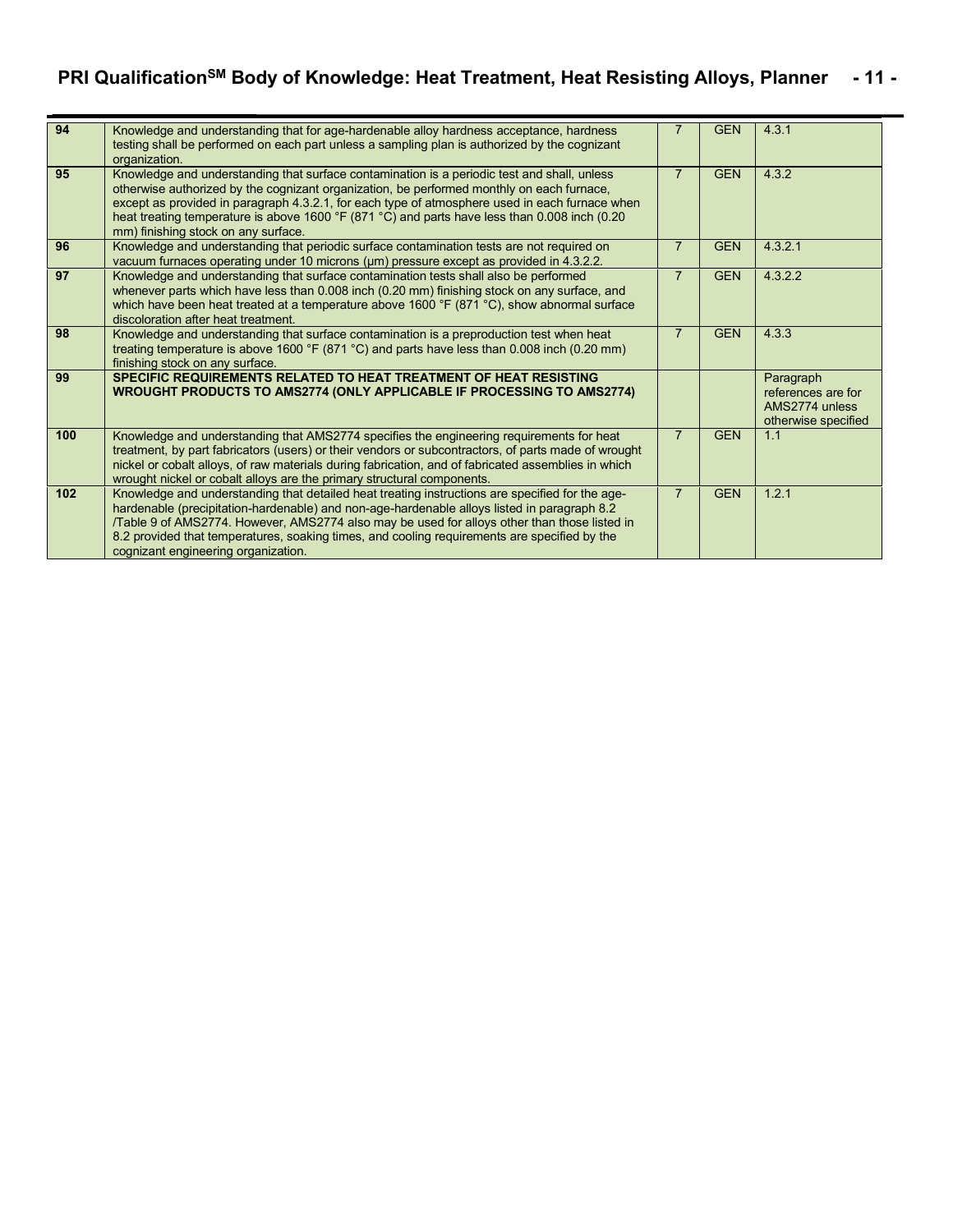# **PRI QualificationSM Body of Knowledge: Heat Treatment, Heat Resisting Alloys, Planner - 12 -**

| 103 | Knowledge and understanding of the alloys listed in table 9:                                      |                                      |                          | $\overline{7}$ | <b>GEN</b> | 8.2              |
|-----|---------------------------------------------------------------------------------------------------|--------------------------------------|--------------------------|----------------|------------|------------------|
|     | UNS No.                                                                                           | <b>Most Common</b>                   | Reference AMS            |                |            |                  |
|     |                                                                                                   | Manufacturer's                       |                          |                |            |                  |
|     |                                                                                                   | Trademark or                         |                          |                |            |                  |
|     |                                                                                                   | <b>Common Trade Name</b>             |                          |                |            |                  |
|     | N02201                                                                                            |                                      | 5553                     |                |            |                  |
|     |                                                                                                   | Nickel 201                           |                          |                |            |                  |
|     | N05500                                                                                            | <b>MONEL<sup>®</sup></b> Alloy K-500 | 4676                     |                |            |                  |
|     | N06002                                                                                            | <b>HASTELLOY® X Alloy</b>            | 5536, 5587, 5588, 5754   |                |            |                  |
|     | N06075                                                                                            | <b>NIMONIC® Alloy 75</b>             |                          |                |            |                  |
|     | N06230                                                                                            | HAYNES <sup>®</sup> 230™ Alloy       | 5878, 5891               |                |            |                  |
|     | N06600                                                                                            | <b>INCONEL<sup>®</sup></b> Alloy 600 | 5540, 5580, 5665         |                |            |                  |
|     | N06601                                                                                            | <b>INCONEL Alloy 601</b>             | 5870, 5715               |                |            |                  |
|     | N06617                                                                                            | <b>INCONEL Alloy 617</b>             | 5887, 5888, 5889         |                |            |                  |
|     | N06625                                                                                            | <b>INCONEL Alloy 625</b>             | 5581, 5599, 5666         |                |            |                  |
|     | N07001                                                                                            | Waspaloy ® Alloy                     | 5544, 5586, 5706, 5708   |                |            |                  |
|     | N07041                                                                                            | Rene' 41 <sup>®</sup> Alloy          | 5545, 5712               |                |            |                  |
|     | N07080                                                                                            | <b>NIMONIC Alloy 80A</b>             | $\overline{\phantom{a}}$ |                |            |                  |
|     | N07090                                                                                            | NIMONIC Alloy 90                     |                          |                |            |                  |
|     | N07263                                                                                            | <b>NIMONIC Alloy 263</b>             | 5872, 5886               |                |            |                  |
|     | N07500                                                                                            | <b>UDIMET® Alloy 500</b>             |                          |                |            |                  |
|     | N07718                                                                                            |                                      |                          |                |            |                  |
|     |                                                                                                   | <b>INCONEL Alloy 718</b>             | 5589, 5590, 5596, 5597,  |                |            |                  |
|     | N07722                                                                                            | <b>INCONEL Alloy 722</b>             | 5664                     |                |            |                  |
|     | N07750                                                                                            | <b>INCONEL Allov X-750</b>           | 5541, 5714               |                |            |                  |
|     | N08800                                                                                            | <b>INCOLOY® Alloy 800</b>            | 5542, 5582, 5583, 5598,  |                |            |                  |
|     | N08810                                                                                            | <b>INCOLOY Alloy 800HT</b>           | 5670, 5671, 5698, 5747   |                |            |                  |
|     | N08825                                                                                            | <b>INCOLOY Alloy 825</b>             | 5766, 5871               |                |            |                  |
|     | N09706                                                                                            | <b>INCONEL Alloy 706</b>             | $\overline{\phantom{a}}$ |                |            |                  |
|     | N09901                                                                                            | <b>INCOLOY Alloy 901</b>             |                          |                |            |                  |
|     | N09902                                                                                            | NI-SPAN-C <sup>®</sup> Alloy 902     | 5605, 5606, 5701, 5702   |                |            |                  |
|     | N09979                                                                                            | D 979 Alloy                          | 5660, 5661               |                |            |                  |
|     | N10003                                                                                            | <b>HASTELLOY N Alloy</b>             | 5221, 5223, 5225         |                |            |                  |
|     | N10004                                                                                            | <b>HASTELLOY W Alloy</b>             | 5746                     |                |            |                  |
|     | N10276                                                                                            | <b>HASTELLOY C-276 Alloy</b>         | 5607, 5771               |                |            |                  |
|     | N10665                                                                                            |                                      | 5755                     |                |            |                  |
|     |                                                                                                   | <b>HASTELLOY B-2 Alloy</b>           |                          |                |            |                  |
|     | N13017                                                                                            | Astroloy <sup>®</sup> M              | $\overline{\phantom{a}}$ |                |            |                  |
|     | N13020                                                                                            | <b>UDIMET Alloy 700</b>              |                          |                |            |                  |
|     | N19909                                                                                            | <b>INCOLOY Alloy 909</b>             | 5882                     |                |            |                  |
|     | R30003                                                                                            | <b>ELGILOY® Alloy</b>                | 5846                     |                |            |                  |
|     | R30006                                                                                            | Stellite® Alloy 6                    | 5884, 5892, 5893         |                |            |                  |
|     | R30035                                                                                            | MP-35N® Alloy                        | 5833, 5876               |                |            |                  |
|     | R30159                                                                                            | MP159® Alloy                         | 5894                     |                |            |                  |
|     | R30155                                                                                            | MULTIMET <sup>®</sup> Alloy (N-155)  | 5844                     |                |            |                  |
|     | R30188                                                                                            | <b>HAYNES 188 Alloy</b>              | 5842                     |                |            |                  |
|     | R30556                                                                                            | HAYNES 556™ Alloy                    | 5532, 5585, 5769         |                |            |                  |
|     | R30605                                                                                            | HAYNES 25 Alloy (L-605)              | 5608, 5772               |                |            |                  |
|     |                                                                                                   |                                      | 5874, 5877               |                |            |                  |
|     |                                                                                                   |                                      | 5537, 5759               |                |            |                  |
|     |                                                                                                   |                                      |                          |                |            |                  |
|     | INCONEL®. INCOLOY®, MONEL®, NIMONIC®, NI-SPAN-C®, and 800HT® are registered                       |                                      |                          |                |            |                  |
|     | Trademarks of the Inco family of companies. HASTELLOY®, HAYNES®, and MULTIMET® are                |                                      |                          |                |            |                  |
|     |                                                                                                   |                                      |                          |                |            |                  |
|     | registered Trademarks of Haynes International, Inc. Stellite® is a registered Trademark of Stoody |                                      |                          |                |            |                  |
|     | Deloro Stellite, Inc. Waspaloy® and Astroloy® are Trademarks of United Technologies               |                                      |                          |                |            |                  |
|     | Corporation. Rene' 41® is a registered Trademark of Teledyne Allvac/Vasco. UDIMET® is a           |                                      |                          |                |            |                  |
|     | registered trademark of Special Metals Corporation. ELGILOY® is a registered trademark of         |                                      |                          |                |            |                  |
|     | Elgiloy Limited Partnership. MP-35N® and MP159® are registered trademarks of SPS                  |                                      |                          |                |            |                  |
|     | Technologies, Inc.                                                                                |                                      |                          |                |            |                  |
|     |                                                                                                   |                                      |                          |                |            |                  |
| 104 | Knowledge and understanding that temperature uniformity (tolerance) shall be as shown in Table    |                                      |                          | $\overline{7}$ | <b>GEN</b> | 3.1.2.1          |
|     | 1 and tested in accordance with AMS2750                                                           |                                      |                          |                |            |                  |
| 105 | Knowledge and understanding that in addition to quenching requirements that are common to         |                                      |                          | $\overline{7}$ | <b>GEN</b> | AMS2773 3.1.4.1, |
|     | both AMS2773 and AMS2774, the volume of the quenchant and the capabilities of auxiliary           |                                      |                          |                |            | AMS2774 3.1.4.1, |
|     | equipment shall be sufficient to maintain the quenchant temperatures shown in Table 2 of          |                                      |                          |                |            | AC7102 9.10.1,   |
|     | AMS2774 for various quenchants.                                                                   |                                      |                          |                |            | 12.3.4, 13.3.4   |
| 106 | <b>Heat Treatment</b>                                                                             |                                      |                          | $\overline{7}$ | <b>GEN</b> | 3.2.4            |
|     | Knowledge and understanding that heat treatment shall be performed as specified in paragraph      |                                      |                          |                |            |                  |
|     | 3.2.4 and subparagraphs unless an alternate treatment has been specified by purchase order or     |                                      |                          |                |            |                  |
|     | by the cognizant engineering organization.                                                        |                                      |                          |                |            |                  |
| 107 | Knowledge and understanding that the specified solution, annealing, stress-relief, and            |                                      |                          | $\overline{7}$ | <b>GEN</b> | 3.2.4.1          |
|     | stabilization treatment for the non-age-hardening alloys listed in 8.2 shall be performed in      |                                      |                          |                |            |                  |
|     | accordance with Table 3. Soaking times from Table 5 shall be used when soaking times are not      |                                      |                          |                |            |                  |
|     | specified in Table 3.                                                                             |                                      |                          |                |            |                  |
|     |                                                                                                   |                                      |                          |                |            |                  |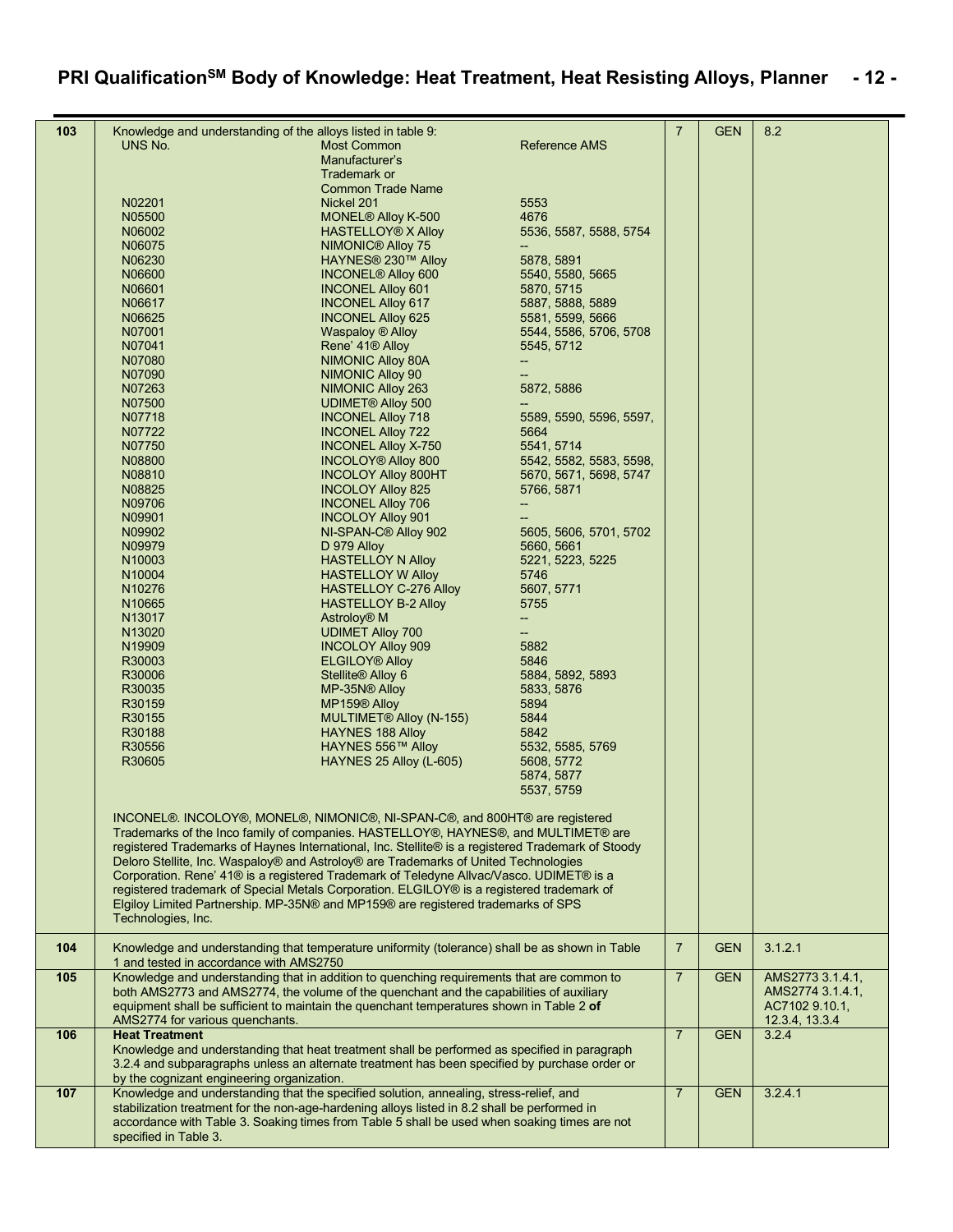### **PRI QualificationSM Body of Knowledge: Heat Treatment, Heat Resisting Alloys, Planner - 13 -**

| 108              | Knowledge and understanding that the specified solution, stabilization, precipitation, annealing,<br>and stress relief treatments for age- hardening alloys listed in 8.2 shall be performed in<br>accordance with Table 4.                                                                                                                                                                                                                                                                                                                                                                                              | $\overline{7}$ | <b>GEN</b> | 3.2.4.1                                  |
|------------------|--------------------------------------------------------------------------------------------------------------------------------------------------------------------------------------------------------------------------------------------------------------------------------------------------------------------------------------------------------------------------------------------------------------------------------------------------------------------------------------------------------------------------------------------------------------------------------------------------------------------------|----------------|------------|------------------------------------------|
| 109              | Knowledge and understanding that the tolerances for the soaking times for both age-hardening<br>and non-age-hardening alloys shall be as shown in Table 6.                                                                                                                                                                                                                                                                                                                                                                                                                                                               | $\overline{7}$ | <b>GEN</b> | 3.2.4.1                                  |
| 110              | Knowledge and understanding that parts made of age-hardening alloys shall be heat treated to<br>the precipitation hardened condition. When a stabilization heat treatment is also shown for the<br>alloy in Table 4, stabilization shall be applied to solution treated parts before precipitation<br>treatment. With the exception of the specific alloys this is also true for alloys in AMS2773.                                                                                                                                                                                                                      | $\overline{7}$ | <b>GEN</b> | 3.2.4.1.1<br>AMS2773 3.2.4.1.1           |
| $111$            | Knowledge and understanding that where temperature ranges are specified in Tables 3 (non-<br>age-hardendable) and 4(age-hardenable), it is the responsibility of the heat treatment processor<br>to select, for each lot of material, the specific temperature and time, within the ranges specified,<br>which will produce heat treated parts meeting all technical requirements of the drawing and<br>applicable material specification. With the exception of the specific alloys this is also true for<br>alloys in AMS2773.                                                                                         | $\overline{7}$ | <b>GEN</b> | 3.2.4.1.2<br>AMS2773 3.2.4.1.2           |
| $112$            | Knowledge and understanding that heat treatments for alloys covered in AMS2774 may or may<br>not match the minimum soak times, tolerance on soak times, cooling rates, or set temperature of<br>the relevant material specifications. The relevant material specification also may not specify all<br>heat treatment parameters or specify additional heat treat requirements.                                                                                                                                                                                                                                           | $\overline{7}$ | <b>GEN</b> | Tables 3,4,5 & 6                         |
| $\overline{113}$ | Knowledge and understanding that heat treatments for alloys not covered in AMS2774 and for<br>assemblies of cast alloys fabricated with wrought forms of the nickel or cobalt alloys in which the<br>cast material is the primary structural component, shall be as specified by the purchase order or<br>by the cognizant engineering organization. This information shall include the heat treatment<br>name (e.g., annealing, precipitation), the set temperature, the soaking time, and quenchant or<br>cooling medium.                                                                                              | $\overline{7}$ | <b>GEN</b> | 3.2.4.2                                  |
| 114              | Knowledge and understanding that if wrought alloys covered by AMS2774 are fabricated with<br>castings into a single assembly in which the wrought material is the primary structural<br>component, the heat treatment designated for the wrought material shall be used for the<br>assembly.                                                                                                                                                                                                                                                                                                                             | $\overline{7}$ | <b>GEN</b> | 3.2.4.3                                  |
| 115              | Knowledge and understanding that for batch furnaces using load thermocouples, the soaking<br>time starts when the part temperature reaches the temperature described by the set or offset<br>temperature minus the appropriate tolerance.                                                                                                                                                                                                                                                                                                                                                                                | $\overline{7}$ | <b>GEN</b> | 3.2.5.1                                  |
| $\overline{116}$ | Knowledge and understanding that when required by the cognizant engineering organization,<br>parts shall conform to tensile property and stress rupture requirements of the applicable material<br>specification when the material specification contains requirements for the heat treatment<br>condition represented by the parts.                                                                                                                                                                                                                                                                                     | $\overline{7}$ | <b>GEN</b> | 3.4.3                                    |
| 117              | Knowledge and understanding that tensile testing, when required by the cognizant engineering<br>organization, shall be in accordance with ASTM E8/E8M, or ASTM E21, as applicable.                                                                                                                                                                                                                                                                                                                                                                                                                                       | $\overline{7}$ | <b>GEN</b> | 3.5.3<br><b>ASTM E21, ASTM</b><br>E8/E8M |
| 118              | Knowledge and understanding that stress rupture testing, when required by the cognizant<br>engineering organization, shall be in accordance with ASTM E139 or ASTM E292, as applicable.                                                                                                                                                                                                                                                                                                                                                                                                                                  | $\overline{7}$ | <b>GEN</b> | 3.5.4<br>ASTM E292<br>ASTM E139          |
| 119              | Knowledge and understanding that for age-hardenable alloy hardness acceptance, hardness<br>testing shall be performed on each lot according to a sampling plan which conforms to the heat<br>treatment processor's shop procedures, unless otherwise specified by the cognizant engineering<br>or quality assurance organization.                                                                                                                                                                                                                                                                                        | $\overline{7}$ | <b>GEN</b> | 4 3 1                                    |
| 120              | Knowledge and understanding that surface contamination is a periodic test and shall be<br>performed monthly on each furnace, except as provided in 4.3.2.1, for each type of atmosphere<br>used in each furnace when (a) heat treating temperature is above 1550 °F (843 °C) and parts<br>have less than 0.008 inch (0.20 mm) finishing stock on any surface or (b) parts are made of an<br>alloy which Table 3 or Table 4 specifies shall require a protective atmosphere for heat treatments<br>at lower temperatures and parts have any surface which will not have surface material removed<br>after heat treatment. | $\overline{7}$ | <b>GEN</b> | 4.3.2                                    |
| $121$            | Knowledge and understanding that periodic surface contamination tests are not required on<br>vacuum furnaces operating under 10 microns (10 µm) pressure except as provided in 4.3.2.2.                                                                                                                                                                                                                                                                                                                                                                                                                                  | $\overline{7}$ | <b>GEN</b> | 4.3.2.1                                  |
| 122              | Knowledge and understanding that surface contamination tests shall also be performed<br>whenever parts which have less than 0.008 inch (0.20 mm) finishing stock on any surface, and<br>which have been heat treated at a temperature above 1550 °F (843 °C), show abnormal surface<br>discoloration after heat treatment.                                                                                                                                                                                                                                                                                               | $\overline{7}$ | <b>GEN</b> | 4.3.2.2                                  |
| 123              | Knowledge and understanding that surface contamination is a preproduction test when (a) heat<br>treating temperature is above 1550 °F (843 °C) and parts have less than 0.008 inch (0.20 mm)<br>finishing stock on any surface or (b) parts are made of alloys which Table 3 or Table 4 specifies<br>shall require a protective atmosphere for heat treatments at temperatures below 1550 °F (843)<br>°C) and parts have any surface which will not have surface material removed after heat<br>treatment.                                                                                                               | $\overline{7}$ | <b>GEN</b> | 4.3.3                                    |
| 124              | Knowledge and understanding that when specified by the cognizant engineering or quality<br>assurance organization, hardness, tensile, and stress-rupture shall also be preproduction tests<br>and shall be performed prior to, or on, the first production lot heat treated in each type of furnace<br>equipment and for each type of atmosphere used in each furnace type.                                                                                                                                                                                                                                              | $\overline{7}$ | <b>GEN</b> | 4.3.3.1                                  |
| 125              | Knowledge and understanding that when tensile or stress rupture properties are required, sample<br>material which represents the parts to be heat treated and is a size suitable for obtaining the test<br>specimens required, shall be supplied to the heat treatment processor by purchaser, or                                                                                                                                                                                                                                                                                                                        | $\overline{7}$ | <b>GEN</b> | 442                                      |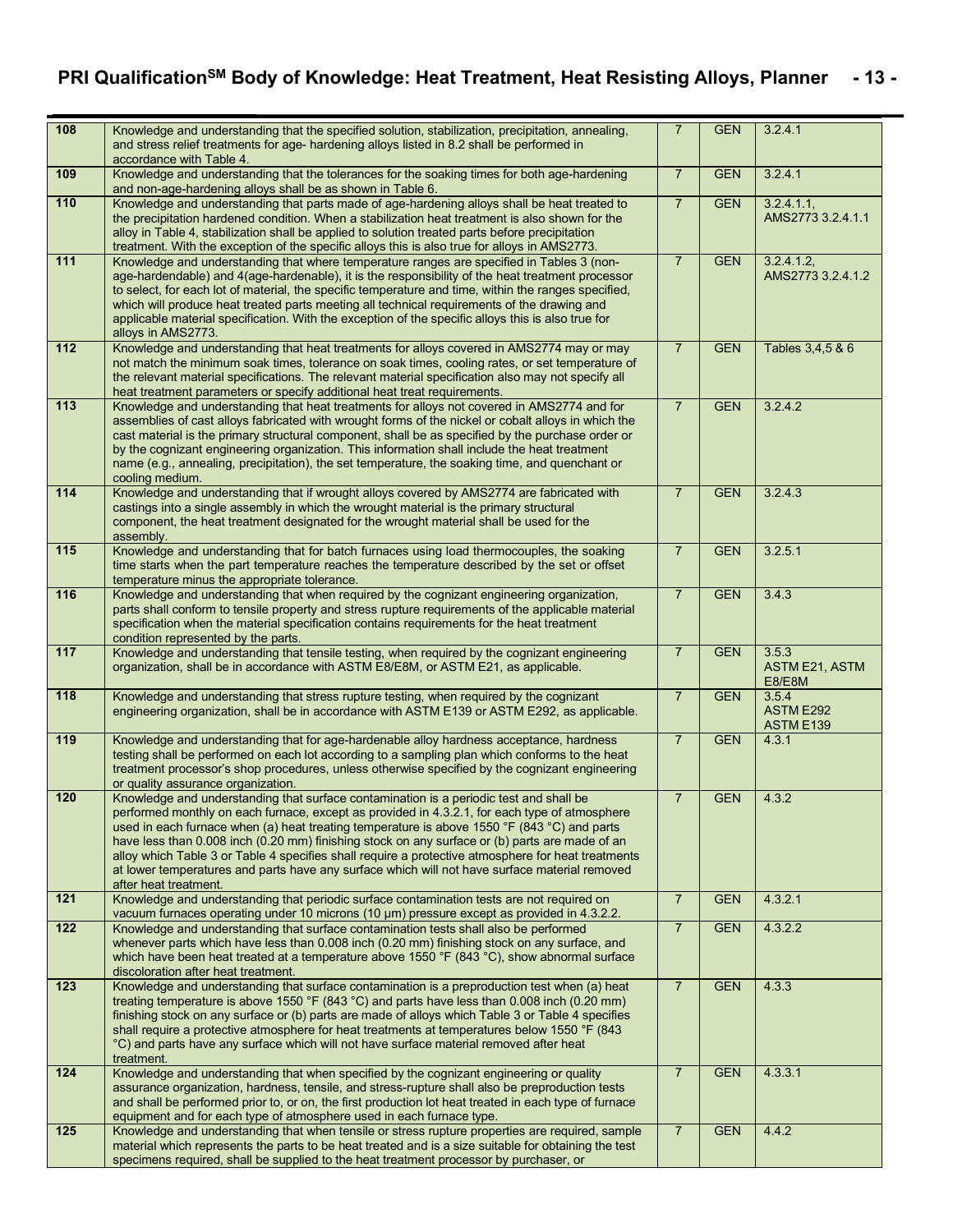### **PRI QualificationSM Body of Knowledge: Heat Treatment, Heat Resisting Alloys, Planner - 14 -**

|                  | destructive testing of a part shall be authorized by purchaser.                                                                                                                                                                                                                                                                                                                                                                                                                                                                                                                                                                                                                                                                                                                |                        |                        |                         |
|------------------|--------------------------------------------------------------------------------------------------------------------------------------------------------------------------------------------------------------------------------------------------------------------------------------------------------------------------------------------------------------------------------------------------------------------------------------------------------------------------------------------------------------------------------------------------------------------------------------------------------------------------------------------------------------------------------------------------------------------------------------------------------------------------------|------------------------|------------------------|-------------------------|
|                  | <b>SKILLS:</b><br>Defined within these rolls describes the range of skills. The skills required to perform a particular<br>special process task                                                                                                                                                                                                                                                                                                                                                                                                                                                                                                                                                                                                                                |                        |                        |                         |
| 126              | Capable of understanding, interpreting and complying with various customer requirements for<br>precedence of documents                                                                                                                                                                                                                                                                                                                                                                                                                                                                                                                                                                                                                                                         | $\overline{7}$         | <b>GEN</b>             | General Industry        |
| $\overline{127}$ | Capable of understanding, interpreting and complying with various customer requirements for<br>how to handle documents which have been revised, superseded or canceled                                                                                                                                                                                                                                                                                                                                                                                                                                                                                                                                                                                                         | $\overline{7}$         | <b>GEN</b>             | General Industry        |
| 128              | Ability to interpret specification requirements and customer flow-down requirements                                                                                                                                                                                                                                                                                                                                                                                                                                                                                                                                                                                                                                                                                            | $\overline{7}$         | <b>GEN</b>             | <b>General Industry</b> |
| 129              | Has knowledge and understanding to be able to recognize conflicts within customer requirements<br>and deviations from specifications and to assure that they are resolved prior to issue of final<br>planning                                                                                                                                                                                                                                                                                                                                                                                                                                                                                                                                                                  | $\overline{7}$         | <b>GEN</b>             | General Industry        |
| 130              | Capable of generating clear and complete work instructions consistent with company practices<br>and higher level quality requirements for general and specific procedures, operator training and<br>approvals.                                                                                                                                                                                                                                                                                                                                                                                                                                                                                                                                                                 | $\overline{7}$         | <b>GEN</b>             | <b>General Industry</b> |
| 131              | Capable of reviewing and approving records required to demonstrate compliance with customer<br>requirements including:<br>• Set temperature<br>• Soak Time<br>• Quench delay time<br>• Quench concentration<br>• Quench temperature before and after quench<br>• Cooling rate<br>• Heating rate (as applicable)<br>• Leak rate<br>• Dew point<br>• Periodic and lot acceptance test requirements and results                                                                                                                                                                                                                                                                                                                                                                   | $\overline{7}$         | <b>GEN</b>             | General Industry        |
| 132              | Capable of evaluating the potential product impact of deviation from process parameters or other<br>events which may have a negative impact on product quality                                                                                                                                                                                                                                                                                                                                                                                                                                                                                                                                                                                                                 | $\overline{7}$         | <b>GEN</b>             | General Industry        |
| 133              | Basic understanding of the operation, maintenance and calibration requirements for equipment<br>used for testing, evaluation and acceptance or the specifications used for such testing, evaluation<br>and acceptance (e.g., tensile testing, hardness)                                                                                                                                                                                                                                                                                                                                                                                                                                                                                                                        | $\overline{7}$         | <b>GEN</b>             | General Industry        |
| 134              | Basic understanding of pyrometry testing requirements including instrument calibrations, SAT<br>and TUS testing                                                                                                                                                                                                                                                                                                                                                                                                                                                                                                                                                                                                                                                                | $\overline{7}$         | <b>GEN</b>             | General Industry        |
| 135              | Capable of reviewing calibration, SAT and TUS reports when required                                                                                                                                                                                                                                                                                                                                                                                                                                                                                                                                                                                                                                                                                                            | $\overline{7}$         | <b>GEN</b>             | General Industry        |
| 136              | Capable of documenting an on-going plan for pyrometry compliance at site level per AMS2750                                                                                                                                                                                                                                                                                                                                                                                                                                                                                                                                                                                                                                                                                     | $\overline{7}$         | <b>GEN</b>             | General Industry        |
| $\overline{137}$ | Capable of providing timely notification of calibration requirements                                                                                                                                                                                                                                                                                                                                                                                                                                                                                                                                                                                                                                                                                                           | $\boldsymbol{7}$       | <b>GEN</b>             | General Industry        |
| 138              | Capable of conducting periodic self-audits                                                                                                                                                                                                                                                                                                                                                                                                                                                                                                                                                                                                                                                                                                                                     | $\overline{7}$         | <b>GEN</b>             | General Industry        |
| 139              | Capable of conducting internal personal qualification exam in order to comply with HT BoK ERB<br>requirements                                                                                                                                                                                                                                                                                                                                                                                                                                                                                                                                                                                                                                                                  | $\overline{7}$         | <b>GEN</b>             | General Industry        |
| 140              | Understands the safety concerns involved with heat treatment including the need to include in<br>planning instructions the proper use of handling tools and personal protective equipment                                                                                                                                                                                                                                                                                                                                                                                                                                                                                                                                                                                      | $\overline{7}$         | <b>GEN</b>             | <b>General Industry</b> |
| 141              | Understands precautions to be taken when handling thermocouples to avoid damage                                                                                                                                                                                                                                                                                                                                                                                                                                                                                                                                                                                                                                                                                                | $\overline{7}$         | <b>GEN</b>             | <b>General Industry</b> |
| $\overline{142}$ | Understanding of the Preventive Maintenance Program and how it is incorporated into planning                                                                                                                                                                                                                                                                                                                                                                                                                                                                                                                                                                                                                                                                                   | $\overline{7}$         | <b>GEN</b>             | General Industry        |
| 143              | Sequencing<br>Has an appropriate understanding of where heat resisting alloy heat treating and contingent<br>processes fall in the sequence of events and how to reflect that in planning so that operators can<br>also understand it.                                                                                                                                                                                                                                                                                                                                                                                                                                                                                                                                         | $\overline{7}$         | <b>GEN</b>             | General Industry        |
|                  | <b>PERSONAL ATTRIBUTES:</b><br>Are statements that will enable judgment of the person's personal attributes                                                                                                                                                                                                                                                                                                                                                                                                                                                                                                                                                                                                                                                                    |                        |                        |                         |
| 144              | Willingness to train and mentor co-workers                                                                                                                                                                                                                                                                                                                                                                                                                                                                                                                                                                                                                                                                                                                                     | <b>NA</b>              | <b>NA</b>              |                         |
| 145              | Good communicator at all levels, especially with respect to clear written instructions                                                                                                                                                                                                                                                                                                                                                                                                                                                                                                                                                                                                                                                                                         | <b>NA</b>              | <b>NA</b>              |                         |
| 146              | Understands and responds positively when operators challenge work instructions that do not<br>appear to conform to specification or customer requirements                                                                                                                                                                                                                                                                                                                                                                                                                                                                                                                                                                                                                      | <b>NA</b>              | <b>NA</b>              |                         |
| $\overline{147}$ | Personal integrity                                                                                                                                                                                                                                                                                                                                                                                                                                                                                                                                                                                                                                                                                                                                                             | <b>NA</b>              | <b>NA</b>              |                         |
| 148              | Attentive to details                                                                                                                                                                                                                                                                                                                                                                                                                                                                                                                                                                                                                                                                                                                                                           | <b>NA</b>              | <b>NA</b>              |                         |
|                  | <b>EXPERIENCE:</b><br>Are the minimum experience requirement expected to demonstrate their competence.                                                                                                                                                                                                                                                                                                                                                                                                                                                                                                                                                                                                                                                                         |                        |                        |                         |
| 149<br>150       | NOTE: ARP 1962 (Aerospace Recommended Practice -Training and Approval of Heat-Treating<br>Personnel) requires that suppliers have a documented personnel training program including<br>documented training to an established outline and initial and periodic evaluation of the<br>competency. Evaluation to the requirements of this program should be used in completing this<br>section. The following are recommendations and would be superseded by the supplier's specific<br>documented program. The supplier program may define alternative criteria, waivers and<br>equivalences.<br><b>Recommended Minimum Classroom Training</b><br>Heat Treatment - 80 hours; Paperwork - 40 hours; Test, Inspection, Maintenance - 40 hours<br>or Continuing Education Unit (CEU) | <b>NA</b><br><b>NA</b> | <b>NA</b><br><b>NA</b> | ARP1962, Table 1        |
|                  | Heat Treatment - 8 hours; Paperwork - 4 hours; Test, Inspection, Maintenance - 40 hours<br>or Heat Cap Lessons (Heat Treating Certificate of Educational Achievement Program)<br>Heat Treatment – 20 hours; Paperwork – 10 hours; Test, Inspection, Maintenance – 10 hours                                                                                                                                                                                                                                                                                                                                                                                                                                                                                                     |                        |                        |                         |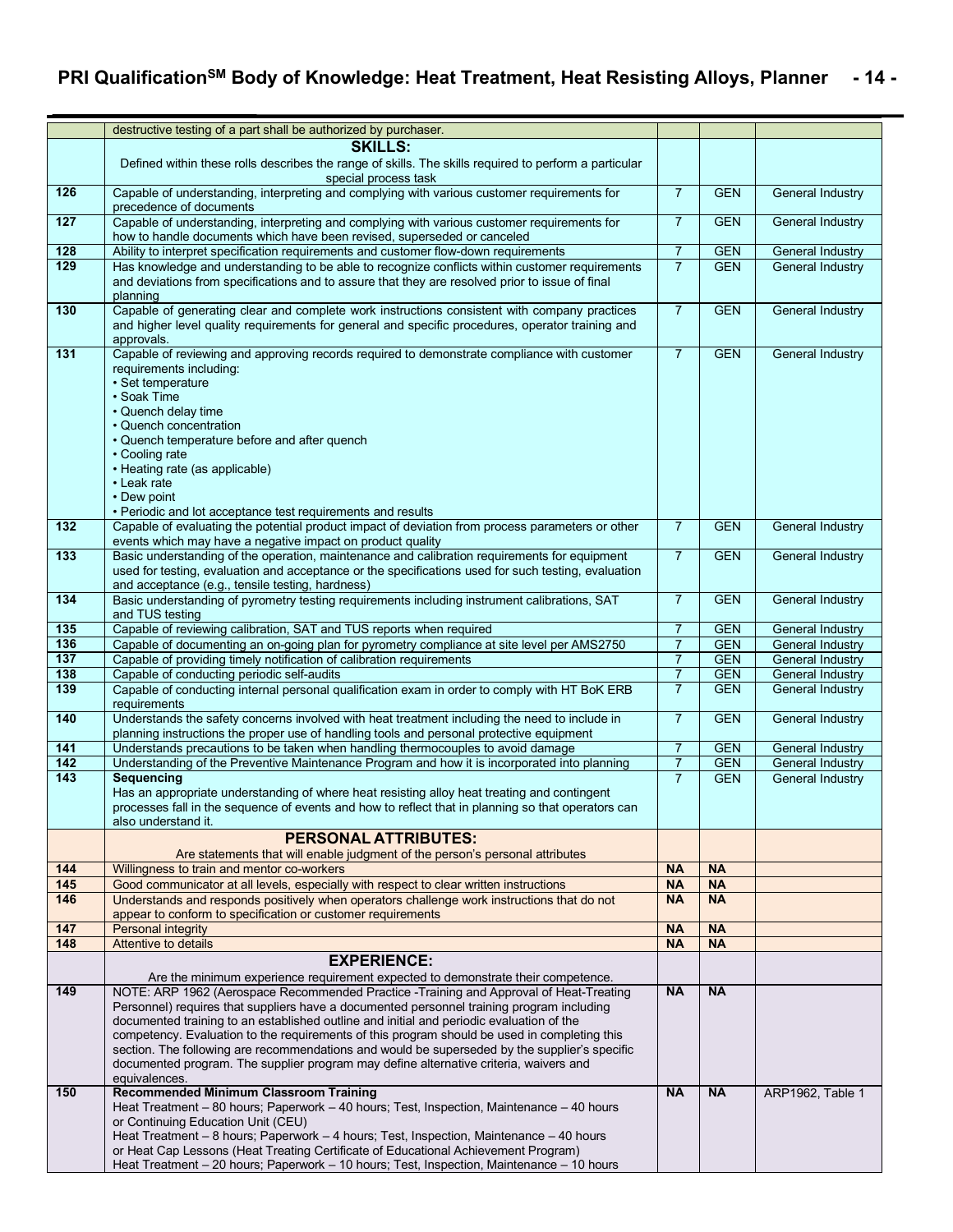### **PRI QualificationSM Body of Knowledge: Heat Treatment, Heat Resisting Alloys, Planner - 15 -**

| 151 | <b>Suggested Minimum On-The-Job Training Requirements</b>                                                                            |                                                                                                                                                                                                                                                                                                                                                                                                                                                                                                                                                                                                                                                                                                                                                                                                                                                                                                                                                                                        | <b>NA</b>      | <b>NA</b>  | ARP 1962, Table 2                         |
|-----|--------------------------------------------------------------------------------------------------------------------------------------|----------------------------------------------------------------------------------------------------------------------------------------------------------------------------------------------------------------------------------------------------------------------------------------------------------------------------------------------------------------------------------------------------------------------------------------------------------------------------------------------------------------------------------------------------------------------------------------------------------------------------------------------------------------------------------------------------------------------------------------------------------------------------------------------------------------------------------------------------------------------------------------------------------------------------------------------------------------------------------------|----------------|------------|-------------------------------------------|
|     | Material or Process Category (1)                                                                                                     | Minimum Months of Total On-The-Job<br>Training $(2)(3)$                                                                                                                                                                                                                                                                                                                                                                                                                                                                                                                                                                                                                                                                                                                                                                                                                                                                                                                                |                |            |                                           |
|     | Air atmosphere                                                                                                                       | g                                                                                                                                                                                                                                                                                                                                                                                                                                                                                                                                                                                                                                                                                                                                                                                                                                                                                                                                                                                      |                |            |                                           |
|     | Salt bath<br>9                                                                                                                       |                                                                                                                                                                                                                                                                                                                                                                                                                                                                                                                                                                                                                                                                                                                                                                                                                                                                                                                                                                                        |                |            |                                           |
|     | Controlled atmosphere                                                                                                                | 12                                                                                                                                                                                                                                                                                                                                                                                                                                                                                                                                                                                                                                                                                                                                                                                                                                                                                                                                                                                     |                |            |                                           |
|     | Inert gas atmosphere                                                                                                                 | 12                                                                                                                                                                                                                                                                                                                                                                                                                                                                                                                                                                                                                                                                                                                                                                                                                                                                                                                                                                                     |                |            |                                           |
|     | Vacuum                                                                                                                               | 12                                                                                                                                                                                                                                                                                                                                                                                                                                                                                                                                                                                                                                                                                                                                                                                                                                                                                                                                                                                     |                |            |                                           |
|     | Nickel and cobalt alloys                                                                                                             | 12                                                                                                                                                                                                                                                                                                                                                                                                                                                                                                                                                                                                                                                                                                                                                                                                                                                                                                                                                                                     |                |            |                                           |
| 152 | NOTES:<br>substantial time is devoted to each category and function.<br>must be thoroughly covered.<br><b>Testing and Evaluation</b> | (1) If two or more categories apply to the same job, the more stringent category applies.<br>(2) Training in multiple alloys and processes may be covered concurrently providing<br>(3) On-the-job training for various categories may run concurrently; however, all categories<br>Initial and periodic evaluation of personnel is required. The type of frequency of the evaluation<br>shall be determined by the company employing the individual, except that each individual shall be<br>evaluated at least every 5 years. This shall be defined in a formal written program. Personnel<br>shall be evaluated as necessary to ensure adequate knowledge of those functions, materials,<br>and processes for which they are responsible and will be approved. Evaluation may consist of<br>any combination of written or oral examination or testing, structured checklist review, employee<br>performance appraisal, company employee specific audit program or other appropriate |                |            | ARP 1962 3.3.1.4,<br>3.3.1.4.1, 3.3.1.4.2 |
|     | methodology defined in the formal written program.                                                                                   |                                                                                                                                                                                                                                                                                                                                                                                                                                                                                                                                                                                                                                                                                                                                                                                                                                                                                                                                                                                        |                |            |                                           |
|     |                                                                                                                                      | <b>NON-SPECIAL PROCESS RELATED REQUIREMENTS:</b><br>Defined within these rolls are other general or pre-requisite needed                                                                                                                                                                                                                                                                                                                                                                                                                                                                                                                                                                                                                                                                                                                                                                                                                                                               |                |            |                                           |
| 153 | Must have a thorough understanding of general Quality Systems (AS9100) or equivalent.                                                |                                                                                                                                                                                                                                                                                                                                                                                                                                                                                                                                                                                                                                                                                                                                                                                                                                                                                                                                                                                        | $\overline{7}$ | <b>GEN</b> | <b>General Industry</b>                   |
| 154 | Must have a thorough understanding of customer specific requirements.                                                                |                                                                                                                                                                                                                                                                                                                                                                                                                                                                                                                                                                                                                                                                                                                                                                                                                                                                                                                                                                                        | $\overline{7}$ | <b>GEN</b> | <b>General Industry</b>                   |
| 155 | Must have a thorough understanding of Control of Nonconformance for equipment and product                                            |                                                                                                                                                                                                                                                                                                                                                                                                                                                                                                                                                                                                                                                                                                                                                                                                                                                                                                                                                                                        | $\overline{7}$ | <b>GEN</b> | <b>General Industry</b>                   |
|     | including containment, customer notification and disposition.                                                                        |                                                                                                                                                                                                                                                                                                                                                                                                                                                                                                                                                                                                                                                                                                                                                                                                                                                                                                                                                                                        |                |            |                                           |

### **8. DOCUMENT REVISION HISTORY**

| <b>REVISION DATE</b> | <b>SUMMARY</b>                                                                                |
|----------------------|-----------------------------------------------------------------------------------------------|
| 4 December 2019      | Editorial revision to update program name from eQualified to PRI Qualification <sup>SM.</sup> |
|                      |                                                                                               |
|                      |                                                                                               |
|                      |                                                                                               |
|                      |                                                                                               |
|                      |                                                                                               |
|                      |                                                                                               |